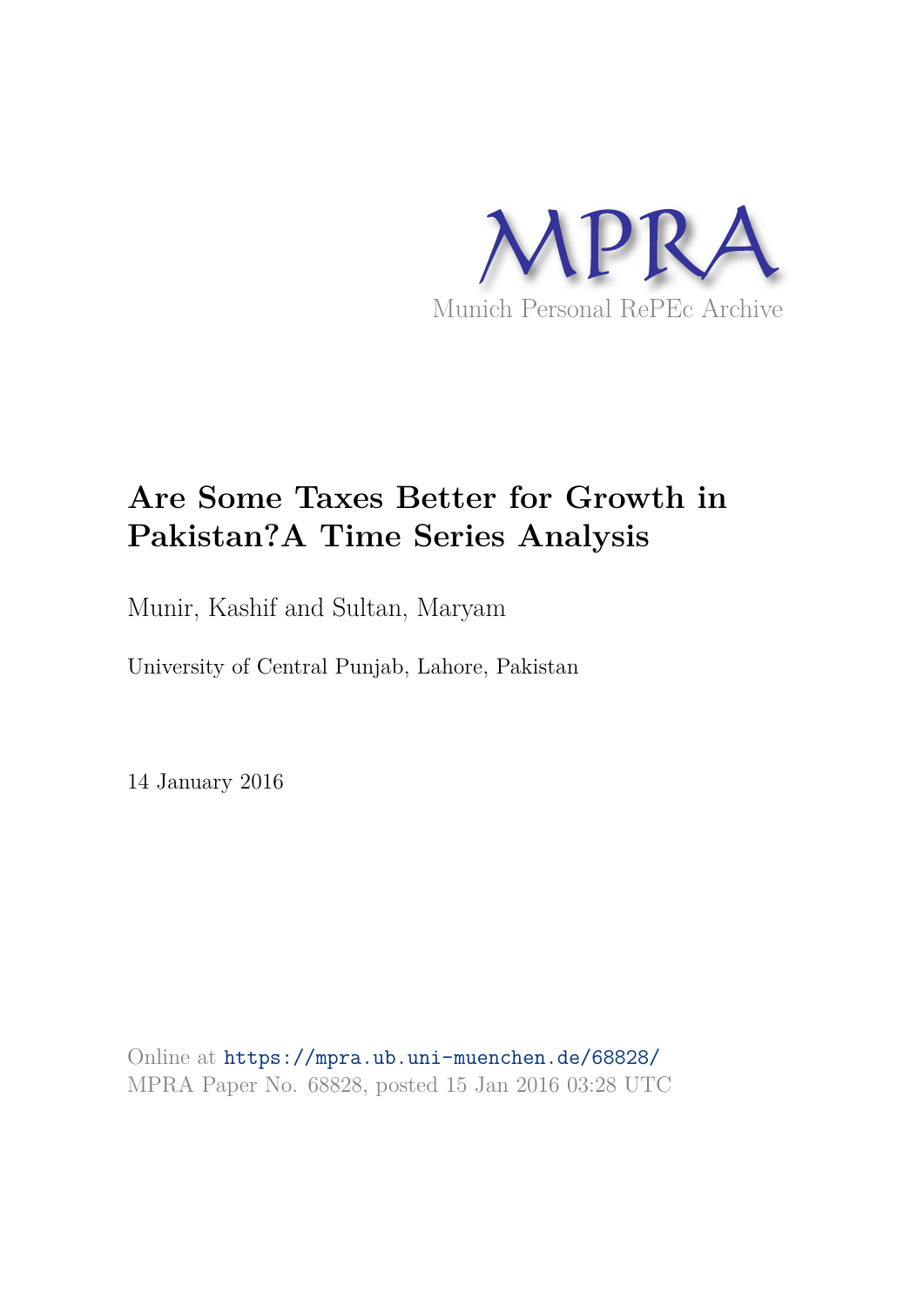# **Are Some Taxes Better for Growth in Pakistan? A Time Series Analysis**

**Kashif Munir**[\\*](#page-1-0)

**&** 

**Maryam Sulatn[†](#page-1-1)**

# **University of Central Punjab, Lahore, Pakistan**

 $\overline{a}$ 

<span id="page-1-0"></span><sup>\*</sup>Associate Professor, Department of Economics, University of Central Punjab, Lahore, Pakistan.

<span id="page-1-1"></span>Phone: +92 321 5136276, Fax: +92 42 35954892, email: kashif.munir@ucp.edu.pk, kashif\_ok@hotmail.com †Research Associate, Department of Economics, University of Central Punjab, Lahore, Pakistan.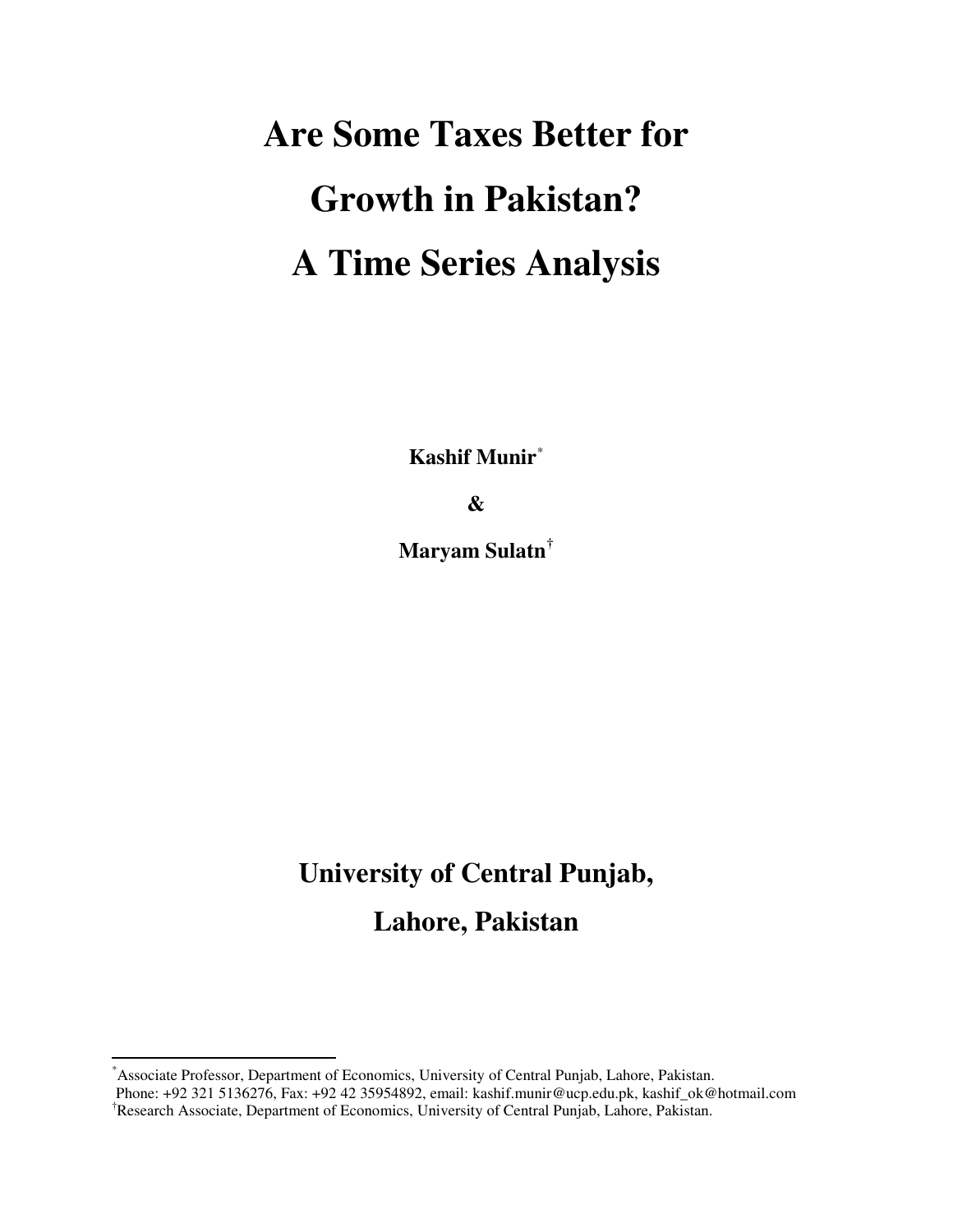#### *Abstract*

This study analyzed the impact of taxes on economic growth of Pakistan for the period 1976 to 2014. The study has disaggregated taxes into direct and indirect tax. Indirect tax has further disaggregated into five categories (excise duty, sales tax, surcharges, tax on international trade and other taxes). By applying autoregressive distributive lag framework, study confirmed the existence of long run relationship between taxes and real GDP of Pakistan. Results indicate that in the long run direct tax, taxes on international trade, sales tax and other indirect taxes has positive and significant impact on real GDP. However, in the short run sales tax, tax on international trade and other tax have positive relationship, while excise duty has negative relation with real GDP of Pakistan. The results confirmed that direct tax, sales tax and tax on international trade are pro-growth taxes. Government should increase direct taxes as they have positive and significant impact on economic growth in the long run.

## *Keywords: Economic Growth, Direct Tax, Indirect Tax, ARDL, Pakistan*

*JEL: H20, C22, O40*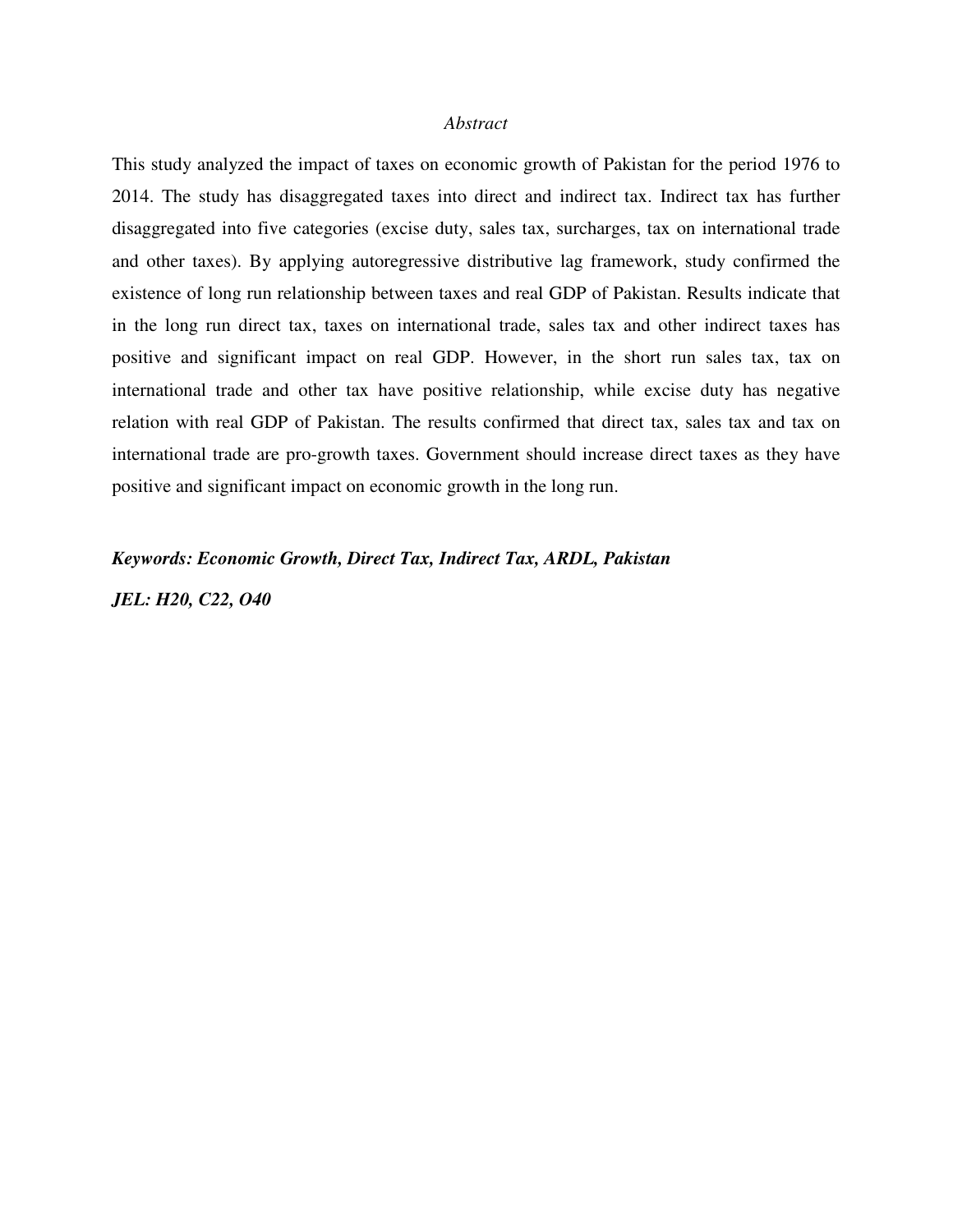## **1. Introduction**

Tax revenue is the most important and powerful tool to enhance and sustain economic growth in a country. Tax system is an efficient and strong channel to mobilize the internal resources of a country. Primary objective of the tax system is to reduce the income inequality, finance the public goods and services, promote efficient allocation of resources, and economic stabilization (Musgrave, 2006). Tax-growth nexus has always been the most controversial topic among economists and policymakers. Are taxes cause growth? This is the question which has been addressed in numerous empirical and theoretical studies. Previous studies suggest that there is a correlation between taxes and economic growth. Different tax instruments have different impacts in exogenous and endogenous (neoclassical) growth theory. Exogenous growth theory argues that changes in tax policy do not have long run growth effect but they only generate temporary effects (Ramsey, 1928; Solow 1970; Lee & Gordon, 2005). On the other hand, the proponents of endogenous growth theory believe that change in tax rate may have long run growth effect and increase economic activity (Romer, 1986; Lucas, 1988; Rebelo, 1993).

According to endogenous growth theory, both the tax composition and level of taxes are important in order to maintain long run economic growth. There are two instruments of taxation in endogenous growth theory, the distortionary taxation which prevents to increase human and physical capital and the other is non-distortionary taxation which has no impact on capital accumulation (Benos, 2009). Direct taxes discourage the capital accumulation which lowers the economic growth, while indirect taxes only affect consumption choices over the time. Harberger (1964) demonstrated that a change in tax composition has negligible impact on economic growth. Hall (1968) found that tax composition has no relation with economic growth.

There exist another controversy in the literature regarding the choice between direct and indirect taxes for enhancing growth. Some studies found positive relationship between direct taxes and economic growth (Myles, 2000; McCarton, 2006; Gordon & li, 2005; Mamatzakis, 2005), while other found negative relation between direct tax and economic growth (Margalioth, 2003; Barry & Jules, 2008). Tosun and Abizadeh (2005), and Djankor et al. (2009) found that personal income tax and corporate taxes are harmful for economic growth of a country. On the other hand, Manuelle and Rossi (1993), Wildmam (2001), Li and Sarte (2004), Lee and Gordon (2005), and Arisoy and Unlukaplan (2010) confirmed positive relationship between indirect taxes and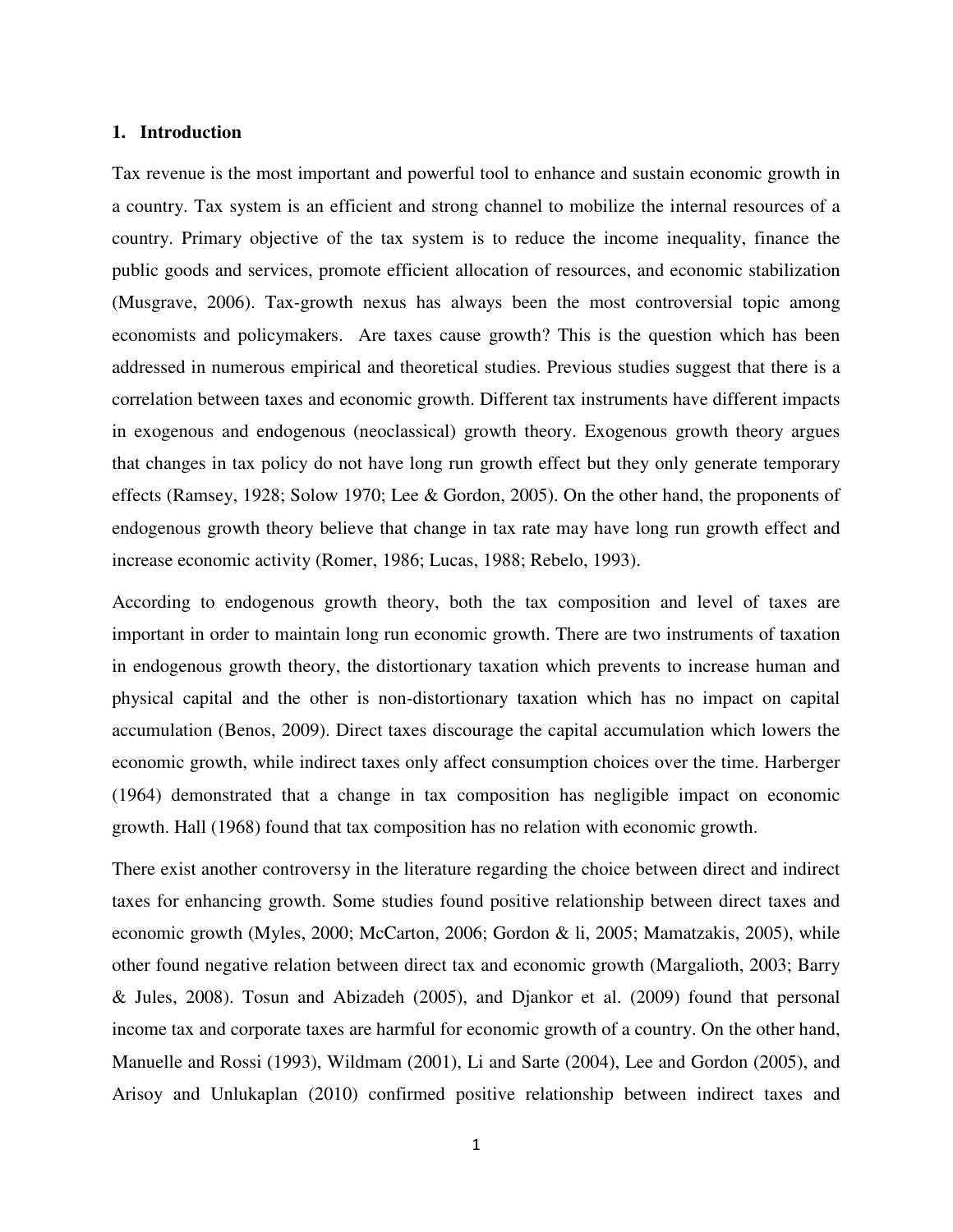economic growth. Bird (2003) reported that a tax system which generates maximum revenue with minimum cost and disproportionate manner is the most efficient and effective tax for developing countries. He found value added tax as an ideal one for this situation.

The objective of this paper is to explore the relationship between growth and taxes in Pakistan. Taxes are disaggregated into direct and indirect taxes, while indirect taxes have been further disaggregated into excise duty, sales tax, surcharges, tax on international trade and other taxes to explore the relationship with growth in Pakistan. The structure of taxation is different in different countries. Pakistan being a developing country remained unable to increase the share of taxation as percentage of GDP to a minimal level compared to other regional partners. This paper will provide useful insight for policy makers in designing taxes and their effect on growth.

## **2. Literature Review**

There are number of theoretical and empirical studies on the effects of taxation on economic growth. Instrument of tax policy have different impacts in endogenous and exogenous (neoclassical) growth theory. The researchers have used different tax components, tax rates, policies and reforms to check their hypothesis on the relationship between taxes and growth.

## **2.1 Literature on Tax Revenue and Growth**

Marsden (1984) explored the relationship between taxes and growth for twenty countries. The study has used cross-sectional data divided into low and high income countries. He found significant negative impact of tax on economic growth, employment, government services and productivity. The results of the study remained consistent by dividing the countries into low and high income countries. He also concluded that among individual components of tax only the tax on goods and services showed significant negative impact on economic growth. Skinner (1988) examined the impact of tax and government expenditure on economic growth of Sub-Sahara African counties. He used pooled cross-sectional time series data for 31 countries from 1965 to 1973 and 1974 to 1982. He found that tax structure is an important growth determinant in Sub-Sahara African counties and concluded that only personal income tax and corporate tax significantly and negatively affect economic growth while import, export and corporate taxes negatively affect investment. Martin and Fardmanesh (1990) found the impact of tax, government expenditure and fiscal deficit on economic growth of 76 low, middle and high income countries from 1972 to 1981. The study confirmed negative impact of taxes on growth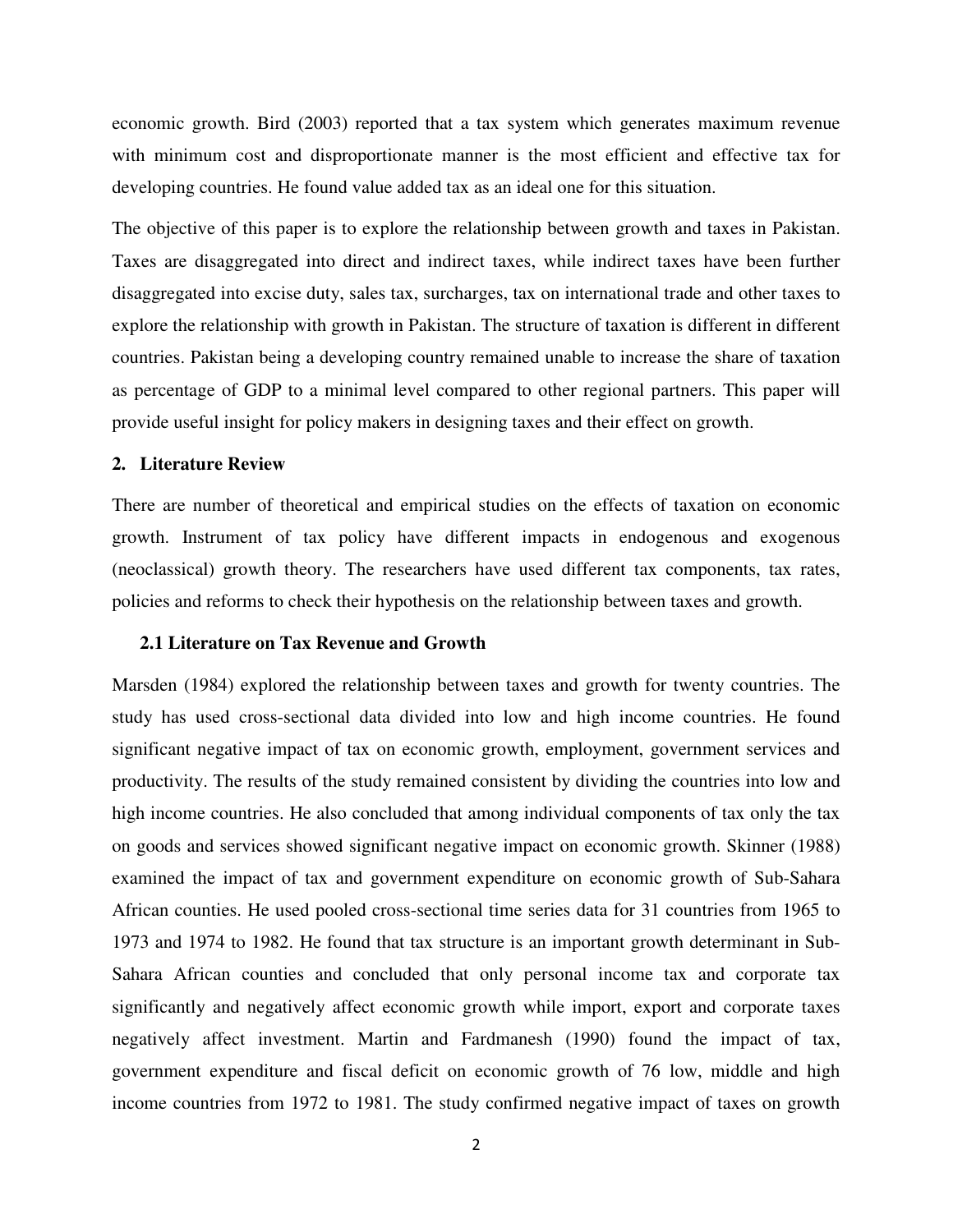but its impact is positive by incorporating its benefit in decreasing deficit. The impact of government expenditure was opposite to tax.

Easterly and Rebelo's (1993) found the impact of different tax categories on economic growth in developing countries. They found that income tax has significant negative impact on economic growth of developing economies and concluded that private investment is negatively affected by income tax, domestic tax and investment. Mendoza et al. (1995) explore the relationship between tax policy, investment and growth for 18 OECD countries from 1966 to 1990. They found that relationship between tax rate and economic growth is subject to substantial changes, while investment is negatively affected by income tax and positively affected by consumption of tax in selected OECD countries. Branson and Lovell (2001) analyzed the impact of tax structure, its rates, optimal tax mix and tax burden on economic growth of New Zealand from 1946 to 1995. They found an indirect relation between observed tax burden, tax mix and economic growth. They suggested that for the maximization of growth in New Zealand the share of direct tax must be greater in total tax revenue.

Mashkoor et al. (2010) analyzed the relationship between total tax revenue and growth in Pakistan from 1973 to 2008. They employed Granger causality test and ARDL technique to achieve the objectives of the study. The results indicate that tax revenue has positive and significant impact on economic growth in the short run and causality run from direct tax to economic growth. Taha et al. (2011) examined the causality between tax revenue and economic growth in Malaysia from 1970 to 2007. The study employed Johenson co-integration and Granger causality test on tax revenue and economic growth. They found that there is only unidirectional causality run from economic growth to tax revenue. Aruwa (2012) checked the behavior of Nigerian public policy by examining the effect of government revenue and expenditure on economic growth. The study used time series data from 1979 to 2008 and employed Johenson co-integration and VAR based ECM in order to find co-integration and causality respectively. The results indicate that casualty runs from government revenue to government expenditure and from real GDP to government expenditure. Garba (2014) examined the tax revenue and growth nexus in Nigeria by incorporating individual components of taxes. The study conducted a time series analysis from 1980 to 2001 and employed ECM for achieving the objectives of the study. The study found that there exist a significant relationship between tax revenue and economic growth in Nigerian economy.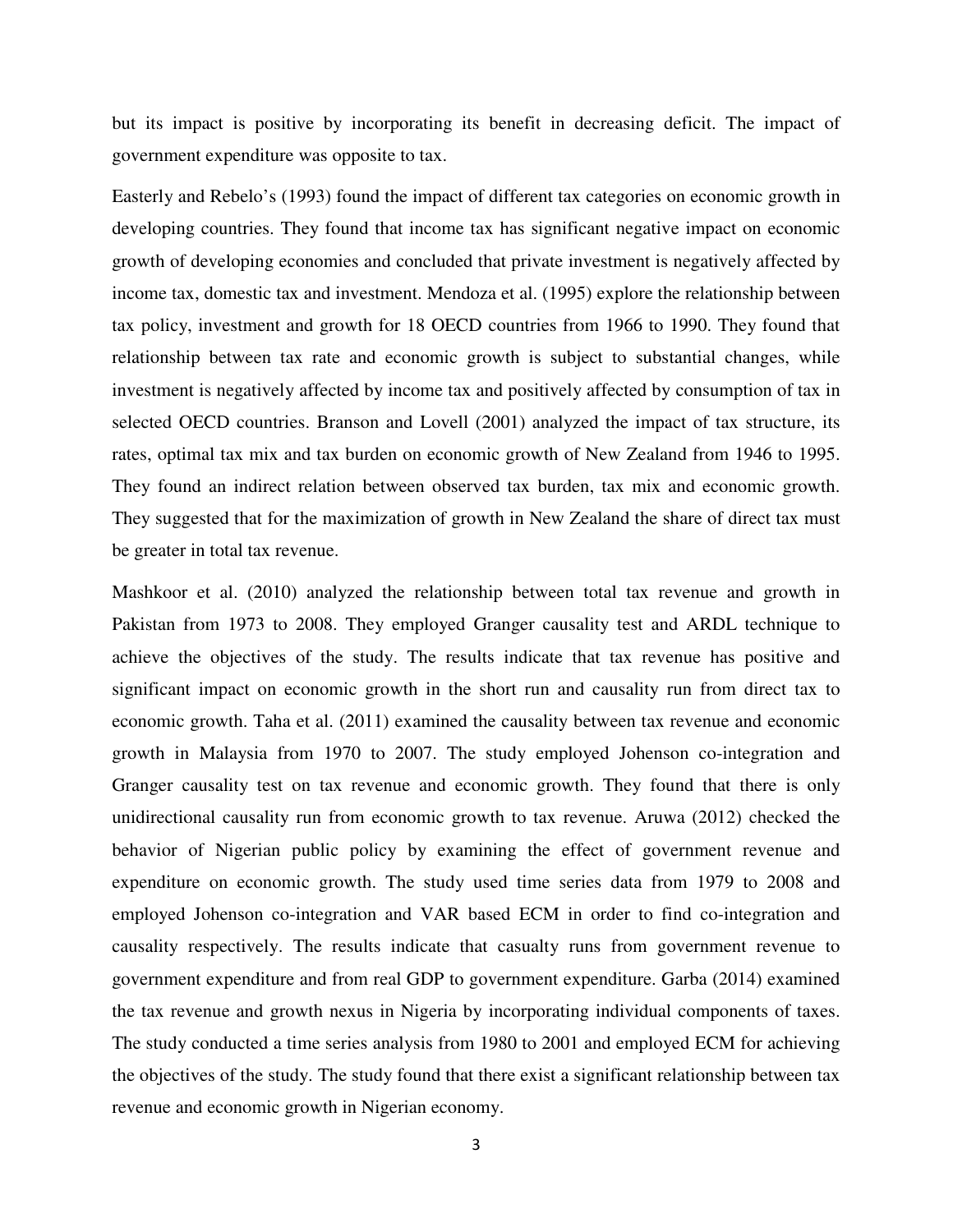## **2.2 Literature on Direct/Indirect Tax and Growth**

The choice between direct and indirect tax as a growth promoter is another controversial issue among researchers. Different researchers have different arguments and finding regarding affects of direct and indirect taxes on growth.

Poterba et al. (1986) examined the results of shift from direct to indirect taxes on economic growth of UK and USA. They have used quarterly data from 1964:3 to 1983:4 for UK and 1948:3 to 1984:4 for USA. The study found that real output of both UK and USA decreases due to shift to indirect taxes along with increase in price level and after-tax wages. They also confirmed that these effects are only a short run phenomenon. Madsen and Damania (1986) examined the shift from direct to indirect taxes on economic growth for 22 OECD countries for the period 1960 to 1990. They applied Engle-Yoo procedure consisting of three steps in order to estimate both short and long run impacts of tax switch. The results indicated that indirect tax has no significant impact on economic growth in long run. Bleaney and Gemmell (1999) examined the impact of indirect taxes on economic growth of 22 OECD countries from 1970 to 1995. They found that indirect tax has positive and significant impact on economic growth and concluded that indirect taxes are less harmful to economic growth as compared to direct tax.

Koch et al. (2004) measure the influence of direct and indirect tax rate on economic growth along with tax-growth nexus. The study employed data envelopment analysis (DEA) on time series data for the period 1960 to 2002 on South African economy. They opposed the tax literature by giving negative impact of indirect tax on economic growth and concluded that income tax and growth has direct relation in South Africa. Wet et al. (2005) evaluated the tradeoff between direct and indirect tax for encouraging economic growth in South African economy. The study has analyzed the two sector production model of Feder (1983) for the period of 1969 to 2003. They also confirmed the negative impact of direct tax on economic growth while the impact of indirect tax was not significant. Musanga (2007) evaluated the impact of direct and indirect taxes on economic growth of Uganda. He used time series data from 1987 to 2005 and employed Co-integration regression technique to achieve the objectives. The study found positive relation of direct tax and negative relation of indirect tax with economic growth in Uganda.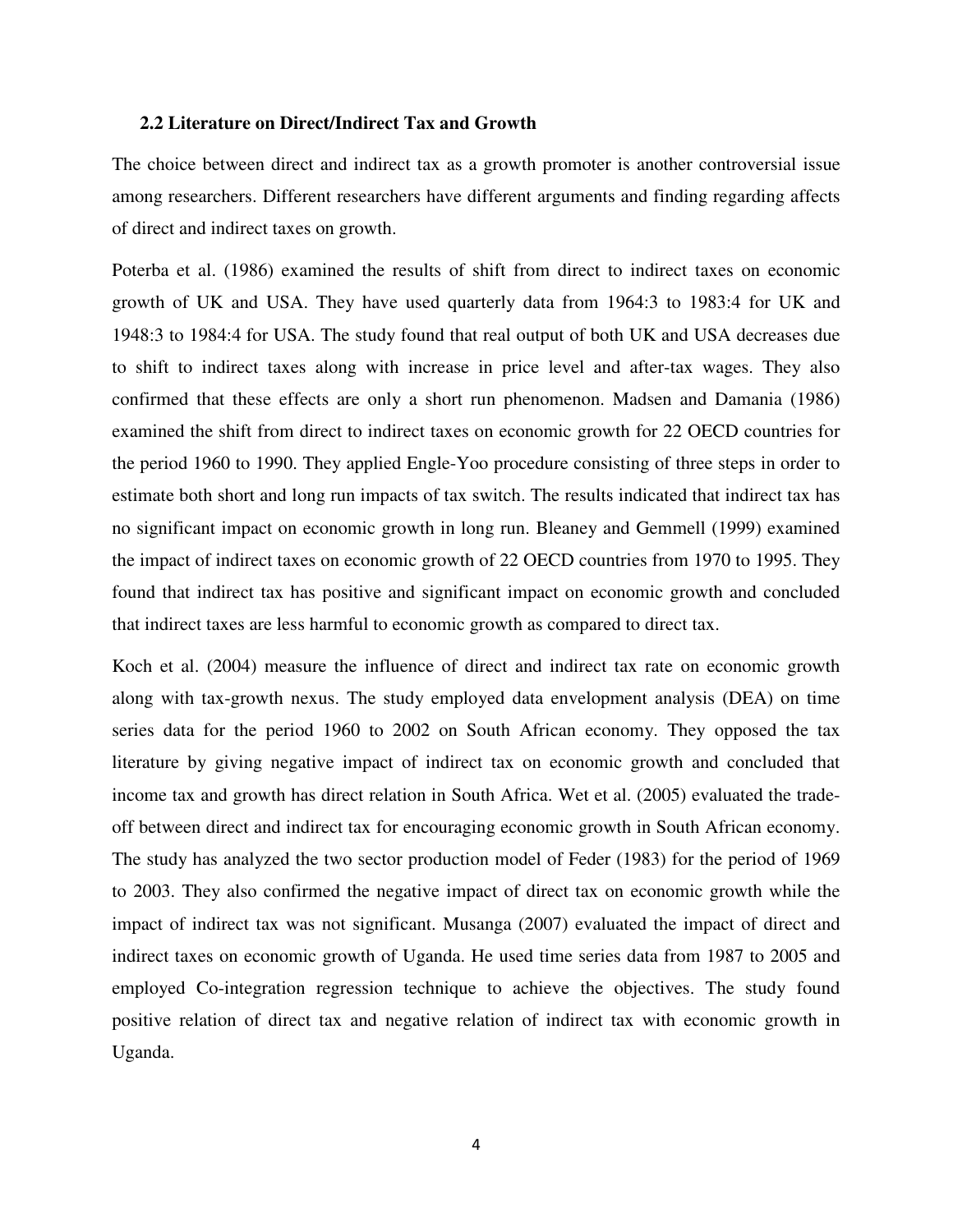Johansson et al. (2008) explored the effect of consumption taxes, taxes on property, personal income taxes, and corporate income taxes on GDP per capita for OECD countries. They found that consumption tax and corporate income taxes are negatively related to GDP per capita and taxes on personal income and taxes on property are positively related with growth. Arnold (2008) examined the link between tax structure and economic growth by using tax indicators into panel growth regression for twenty-one OECD countries. His analysis was based on both Solow (1970) growth model and endogenous growth of Lucas (1988). He found that income tax is associated with lower economic growth as compare to consumption tax, and property tax was growth friendly whereas corporate income tax had a pure negative effect on GDP per capita.

Poulson and Kaplan (2008) explored the impacts of tax policies and economic growth in the states of US within the framework of endogenous growth theory. They used multiple regression analysis to find the relationship between various taxes and economic growth from 1964 to 2004. They found that difference in long term equilibrium growth depends upon different tax policies conducted by different states and concluded that higher rate of marginal taxes are associated with lower economic growth in the states. Karras (2009) measured the effects of four major types of taxes (taxes on income, profits, and capital gains; taxes on property; social security contributions; and taxes on goods and services) on economic growth in nineteen European countries. He used benchmark model to calculate the response of GDP against four types of taxes and found that property taxes are associated with positive growth in the short run. An increase in social security have large negative effect on economic growth and taxes on income, profit and capital gains have minor effects as compare to taxes on social security and taxes on goods and services.

Kadir et al. (2011) investigated the impacts of indirect taxes on GNP for Malaysia using the time period from 2001 to 2008. They used multiple regression analysis and granger causality test to find the link between taxes and economic growth. They found that export duty and sales tax are negatively affecting the economic growth, while import duties, excise duties, service taxes and other taxes are positively affecting economic growth. Arisoy and Unlukaplan (2010) analyzed whether direct tax causes economic growth or indirect tax in Turkey using time series data from 1968 to 2006. The study follows Feder's (1983) two sector production model and estimates the model with ordinary least square. They found that indirect taxes negatively affect the economic growth, while the impact of direct tax is not significant. Ebimobwei and Ebiring (2012)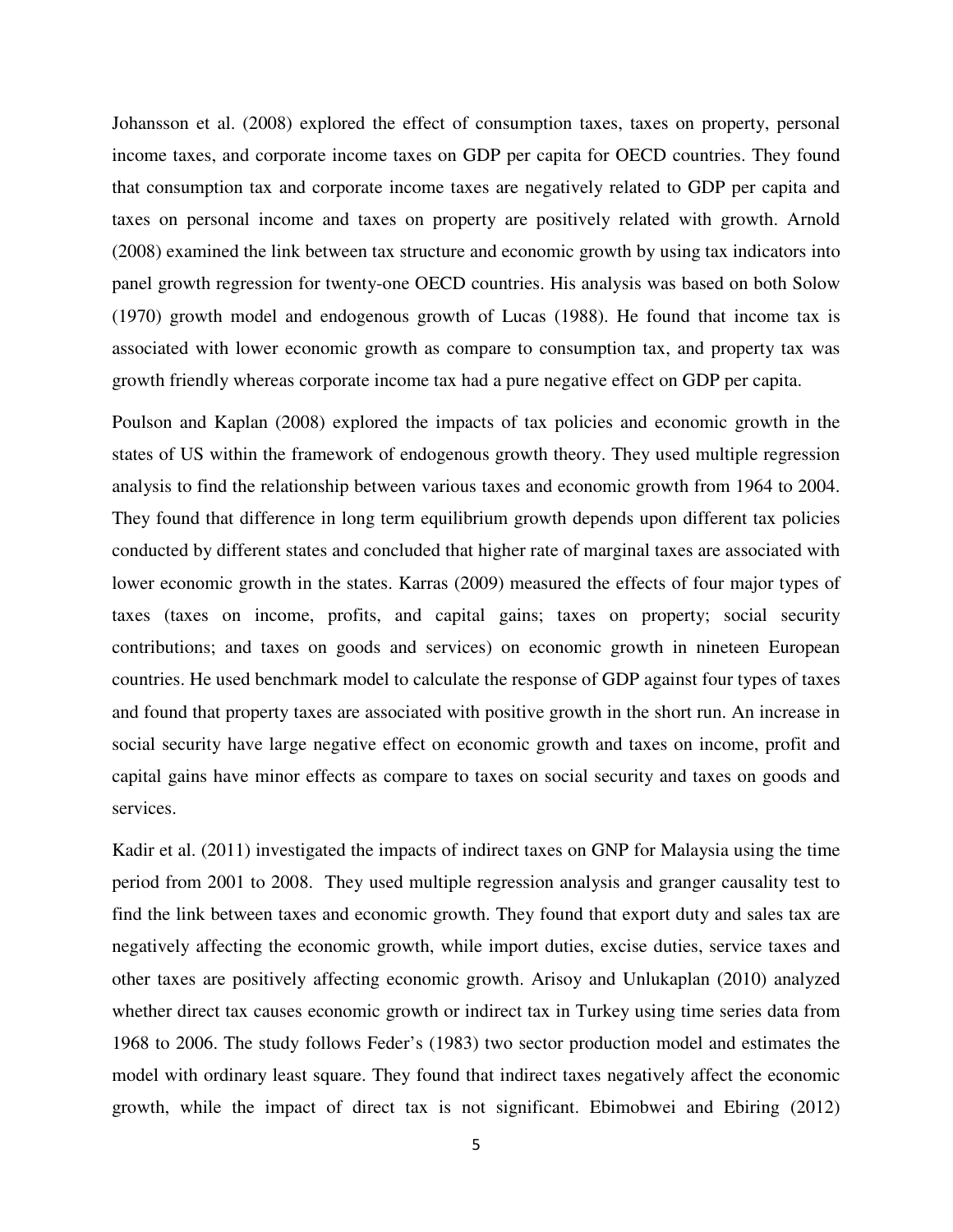investigated the growth of Nigeria with respect to petroleum profit tax during 1970 to 2010. They employed Johansen Co-integration and Granger causality test to achieve the objectives of the study. The study found that petroleum profit tax is most important category of direct tax in Nigeria as it has long run relationship with economic growth and casualty run from petroleum profit tax to economic growth.

Ilaboya and Mgbame (2012) analyzed the relationship between indirect tax and growth in Nigeria. They used Engel-Granger co-integration and Autoregressive Distributive Lag (ARDL) model to achieve the objectives. They found negative but insignificant relation between indirect tax and economic growth in Nigeria. Umoru and Anyiwe (2013) attempted to examine the national tax policy of Nigeria with its specific objectives of revenue generation and enhancing economic growth. They used time series data from 1975 to 2011 and employed co-integration and ECM. The results indicate that only the direct taxes are enhancing growth in Nigeria, while indirect taxes have insignificant and negative relation with economic growth. Ayuba (2014) analyzed the effect of non-oil tax revenue on economic growth of Nigeria. The study conducted time series regression analysis from 1993 to 2012. He confirmed the positive long run relation between non-oil tax revenue and growth.

The above discussed literature shows contradictory relationship between direct and indirect taxes on growth. Developed and developing countries have different economic and social structure, which hinders the relationship between taxes and growth. The relationship between different forms of taxes on growth is ambiguous in case of Pakistan because there are very few studies which focus on Pakistan.

#### **3. Tax Composition and Growth in Pakistan**

Tax to GDP ratio in Pakistan is very low. Among developing nations alone, Pakistan falls in bottom ranked nation because only 5% population is paying direct taxes. The budget potential of Pakistan can increase by strengthening the tax base. The tax revenue is only 13-14% of GDP which is very low as compared to other developing countries. The tax revenue of Pakistan has fallen continuously from 1961 to 2014. Due to the presence of small tax base and large number of tax exemptions granted in excise duty, income tax, sales tax and custom duty the income elasticity of tax is low. Federal tax receipts were started to increase from 15% in 1990s to 32% in 2000 and 40% in 2010. Income tax contributes around 95-97% of total direct taxes. Major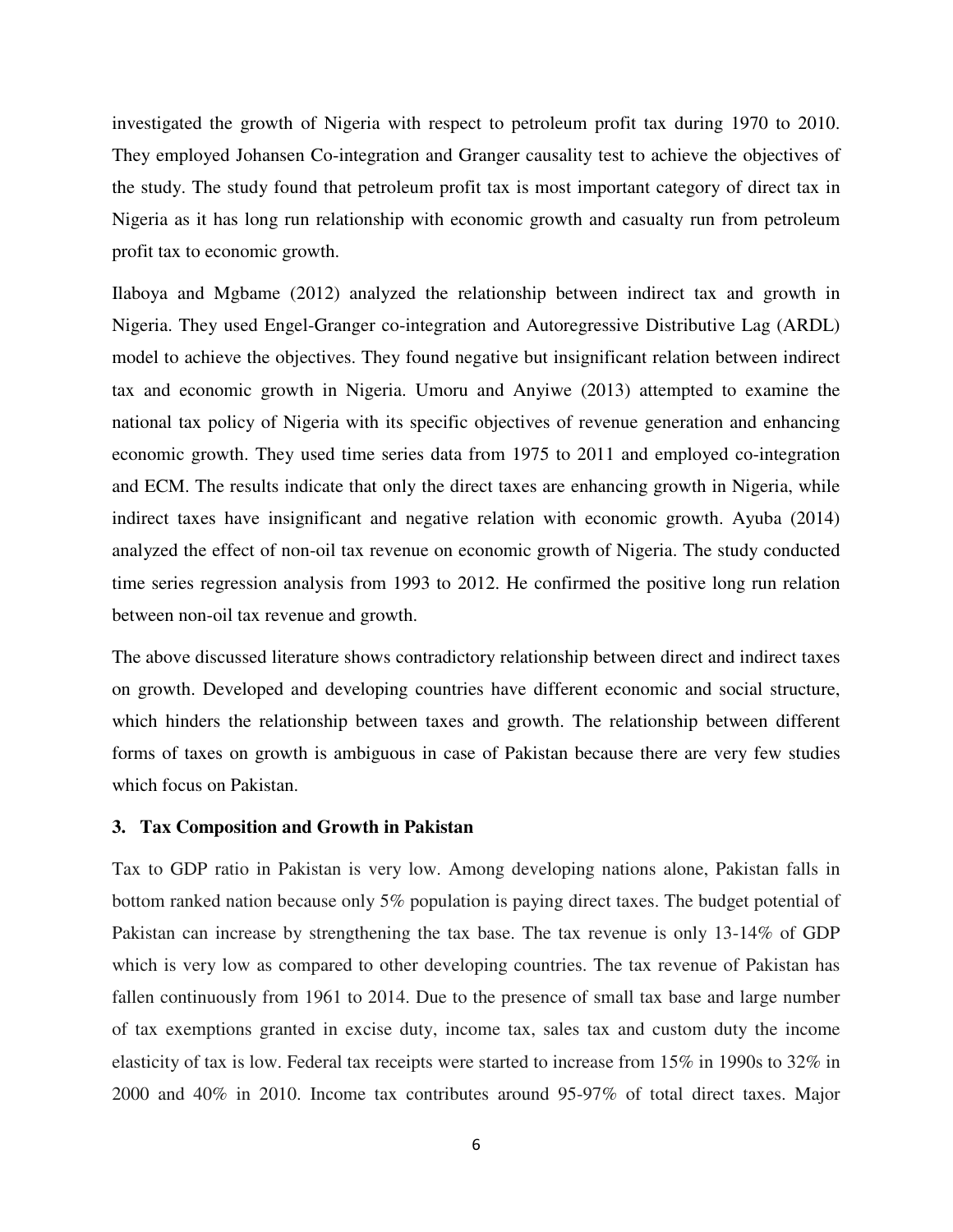portion of income tax come from withholding tax i.e. 53%. Thus the leading source of direct tax is withholding tax followed by voluntary payments (29.5%) and collection on demand (17.5%). Second major contribution in revenue generation came from sales tax. 65% of indirect taxes came from sales tax during 2009 to 2010. 60% of total domestic sales tax has come from sales tax on imports of petroleum products (40%) and telecom sector. Share of custom duty was 12.2% and of excise duty was 9.1% in total tax receipts during 2009-2010 that has decreased up to 5.5% and 8.5% in 2013-2014. Tax on international trade (tariff) and surcharges contributes around 9.25% and 5.75% in total tax revenue during 2013-2014 respectively.



*Figure 3.1: Direct, Indirect, Total Tax, Non-Tax and Total Revenue as % of GDP and GDP Growth Rate* 

Figure 3.1 demonstrates the trend of direct, indirect, total tax, non-tax revenue and total revenue as a % of GDP along with growth rate of Pakistan from 1976 to 2014. Direct tax as percentage of GDP was 1.76% in 1980, 1.40% in 1990, 3% in 1998, 2.66% in 2005, and 3.56% in 2014. However, indirect tax as a percentage of GDP was 7.57% in 1976, 8.94% in 1984, 8.17% in 1991, 7.12% in 1998, 8.24% in 2004, and 6.82% in 2014. The trend of indirect tax indicates considerable changes in its contribution in growth rate of Pakistan from 1976 to 2014. The evolution of GDP growth rate shows significant fluctuations throughout the period. It was 3.25% in 1976 and went to its highest point of 8.96% in 2005 and then reached to its lowest level of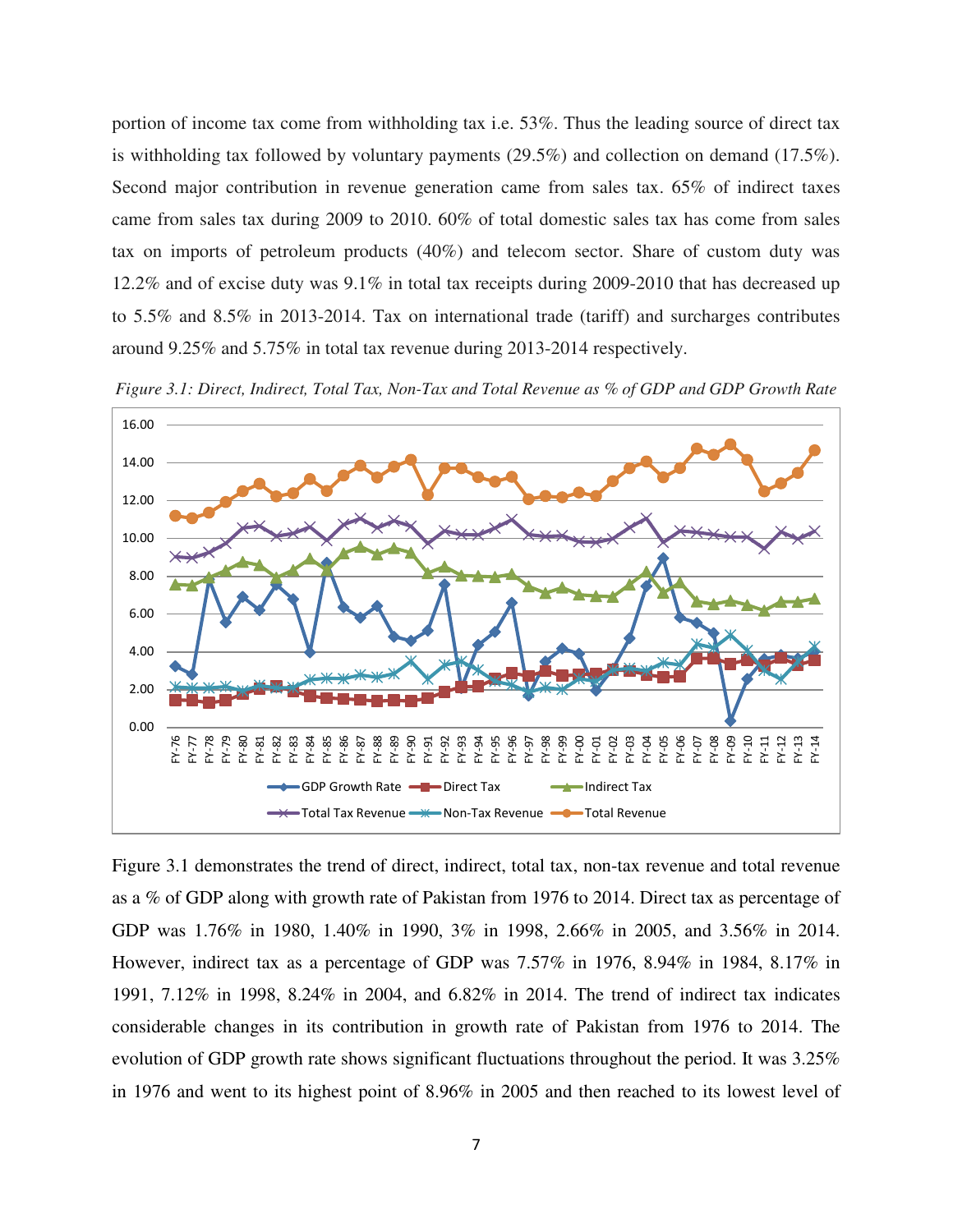0.36% in 2009. The flow of total tax revenue showed slight variations in its value from 1976 to 2014. The evolution of total revenue also described the oscillations throughout the period due to the swings in tax structure.





Figure 3.2 shows the trend of direct tax and different forms of indirect taxes i.e. excise duty, sales tax, tax on international trade, surcharges and other taxes as % of GDP. It is quite obvious from above graph that trend of sales tax, direct tax, excise duty and tax on international trade shows significant oscillations over the time. Sales and direct taxes started with lower rates in 1976 (0.55% and 1.46% respectively) and end with almost same higher rates in 2014 i.e. 4% and 3.56% respectively. While the trend of tax on international trade and excise duty is quite opposite to sales and direct taxes. The trend of tariffs is quite surprising due to its significant swings during the period. Its evolution started from 3% in 1976 reached to its highest value of 4.52% in 1990 and end with its lowest value of 0.96% in 2014. It shows that initially the taxes on international trade were higher but in recent years liberalization has reduced the tariffs in significant amount. On the other hand the excise duty shows decreasing trend over the period.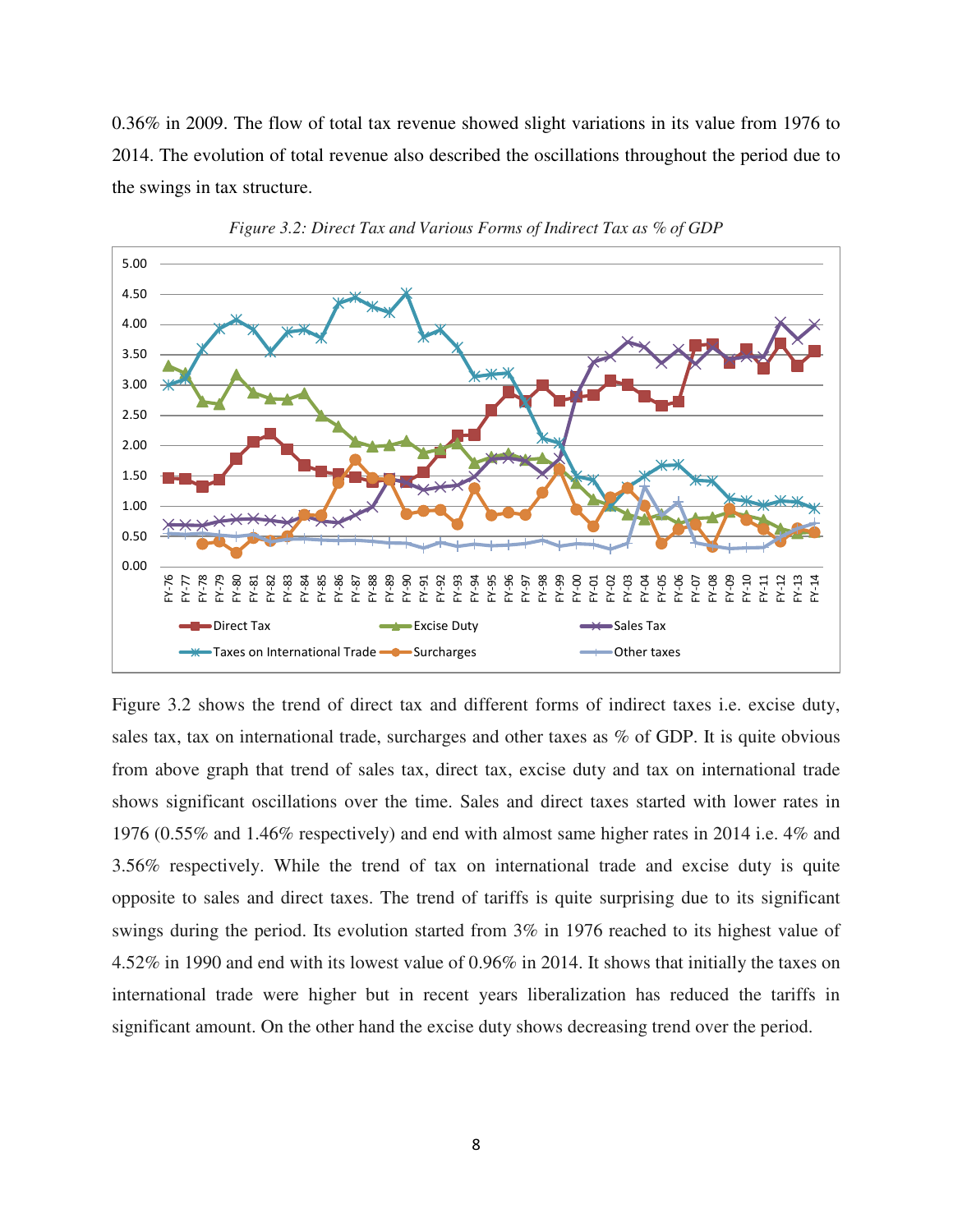#### **4. Methodology and Data**

This study has utilized a simple time series model to measure the relationship between different forms of taxes on economic growth. A simple model for analysis is:

$$
RGDP = f(TTR) \tag{1}
$$

Where, RGDP is real gross domestic product and TTR is total tax revenue. Total tax revenue has been disaggregated into direct tax (DT) and indirect tax (IDT). Thus, the model becomes:

$$
RGDP = f(DT, IDT) \tag{2}
$$

Indirect tax has been further disaggregated into various forms (i.e. excise duty, sales tax, surcharges, tax on international trade, and other taxes) to capture the effects on growth as:

$$
RGDP = f(DT, ITED, ITST, ITSUR, ITTR, ITOT)
$$
\n(3)

Where, RGDP is the real gross domestic product, DT is direct tax, ITED is excise duty, ITST is sales tax, ITSUR is surcharges, ITTR is tax on international trade, and ITOT is other taxes.

The study is using time series data which is very sensitive to the problem of stationarity. Stationarity of each series is checked by Augmented Dickey Fuller (ADF) and Phillips-Perron (PP) unit root tests. The only difference between PP and ADF unit root test is their way to encounter the problem of serial correlation. PP test uses nonparametric approach while ADF test use lag of dependent variable as explanatory variable. Pesaran, Shin and Smith (2001) introduced another technique for co-integration called Autoregressive Distributive Lag (ARDL). This technique is used when the variables are mixture of I(0) and I(1). The two important assumptions of ARDL must be full filled i.e. the dependent variable must be of I(1) and none of the variable is I (2). Furthermore, the study has applied ARDL bound test because this test provides more precise results as compared to other tests.

The ARDL model can be specify as:

$$
\Delta RGDP_t = \alpha_0 + \sum \alpha_i \Delta RGDP_{t-i} + \sum \beta_i \Delta DT_{t-i} + \sum \gamma_i \DeltaITED_{t-i} + \sum \delta_i \Delta ITST_{t-i}
$$
  
+ 
$$
\sum \theta_i \Delta ITSUR_{t-i} + \sum \vartheta_i \Delta ITTR_{t-i} + \sum \mu_i \Delta ITOT_{t-i} + \varphi_1 Y_{t-1}
$$
  
+ 
$$
\varphi_2 DT_{t-1} + \varphi_3 ITED_{t-1} + \varphi_4 ITST_{t-1} + \varphi_5 ITSUR_{t-1}
$$
  
+ 
$$
\varphi_6 ITTR_{t-1} + \varphi_7 ITOT_{t-1} + \varepsilon_t
$$
 (4)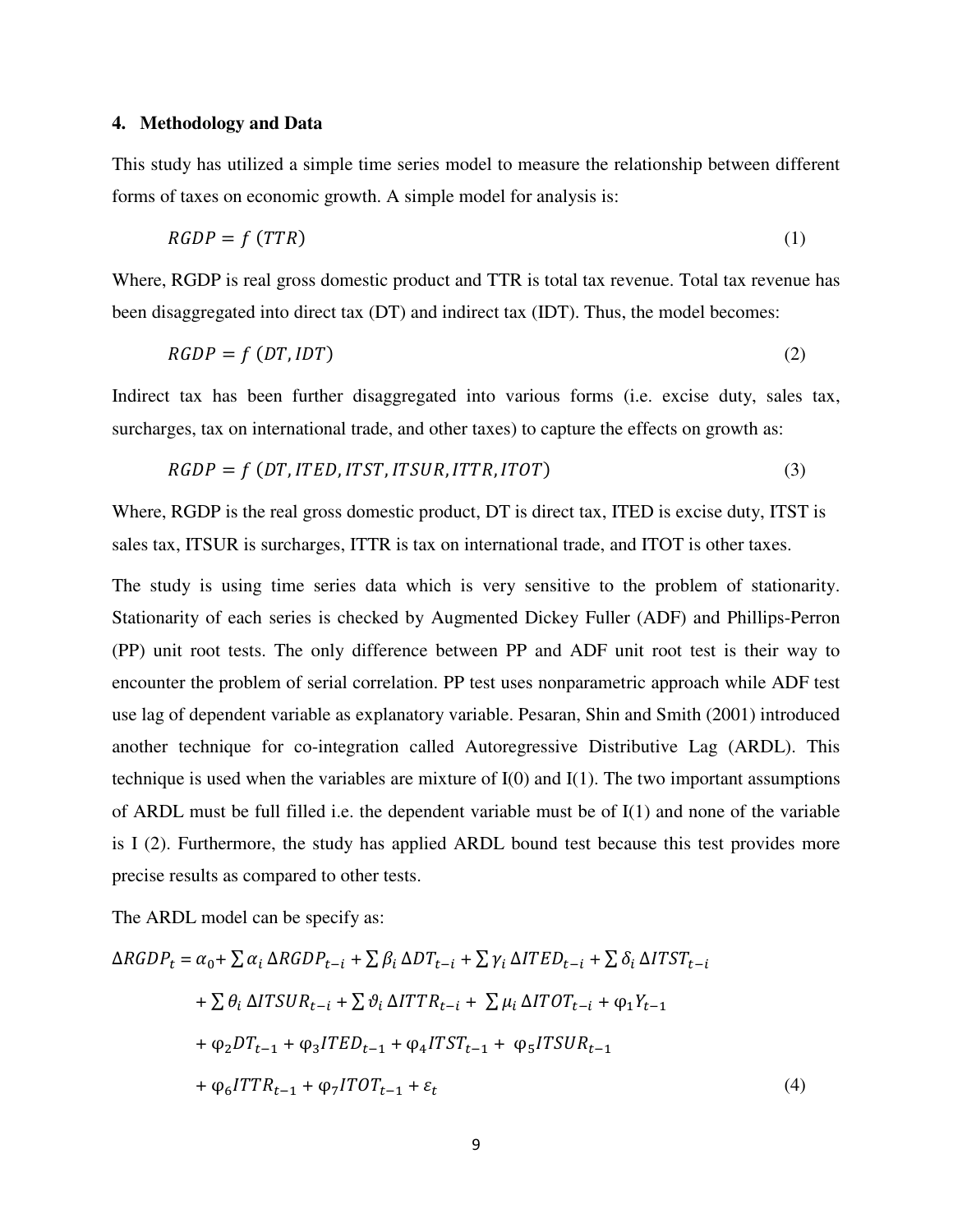Where,  $\Delta$  shows the difference,  $\alpha$ ,  $\beta$ ,  $\gamma$ ,  $\delta$ ,  $\theta$ ,  $\vartheta$  &  $\mu$  indicates short run dynamics, while  $\varphi$  show long run coefficients. The following null hypothesis is tested for co-integration.

H0:  $\varphi_1 = \varphi_2 = \varphi_3 = \varphi_4 = \varphi_5 = \varphi_6 = \varphi_7 = 0$  (There is no co-integration) H1:  $\varphi_1 \neq \varphi_2 \neq \varphi_3 \neq \varphi_4 \neq \varphi_5 \neq \varphi_6 \neq \varphi_7 \neq 0$ 

In ARDL bond test the value of F-statistics is compared with upper and lower bounds. If the value is greater than upper bound then it confirms the existence of co-integration among the variables by rejecting the null hypothesis and if the value of F-statistics fall below the lower bound then there is no co-integration but if the value falls between the upper and lower bound then the results are inconclusive. We have also employed diagnostic tests for serial correlation (Breusch-Godfrey LM test), heteroscedasticity (Breusch-Pagan-Godfrey test) and model specification error (Ramsey Reset test). CUMSUM and CUSUMSQ tests are also used to check the stability of the parameters.

# **4.1 Data**

This time series study is conducted for the period 1976 to 2014 at annual frequency for Pakistan. The data for RGDP, direct tax, different forms of indirect taxes (i.e. excise duty, sales tax, taxes on international trade, surcharges and other taxes) and non-tax revenue has been taken from Pakistan economic survey (various issues). All the nominal variables are converted into real form by deflating them with GDP deflator. The data of GDP deflator has been taken from WDI.

#### **5. Results**

The study has adopted ARDL and ECM mechanism in order to find the short and long run relationship between taxes and growth in Pakistan. Augmented Dickey Fuller (ADF) and Phillip-Perron (PP) unit root test are applied and results indicate that all variables are stationary at first difference except ITOT and ITSUR which are stationary at level. The results of unit root test fulfilled the assumptions of ARDL bound test i.e. dependent variable (RGDP) is integrated of order one  $I(1)$  and none of the variable possess order of integration  $I(2)$ . The results of ADF unit root test are confirmed by using PP unit root test. The results are almost similar with ADF tests except ITOT variable which is stationary at first difference I(1) but in ADF it is I(0). The results of ADF and PP test are presented in table 4.3.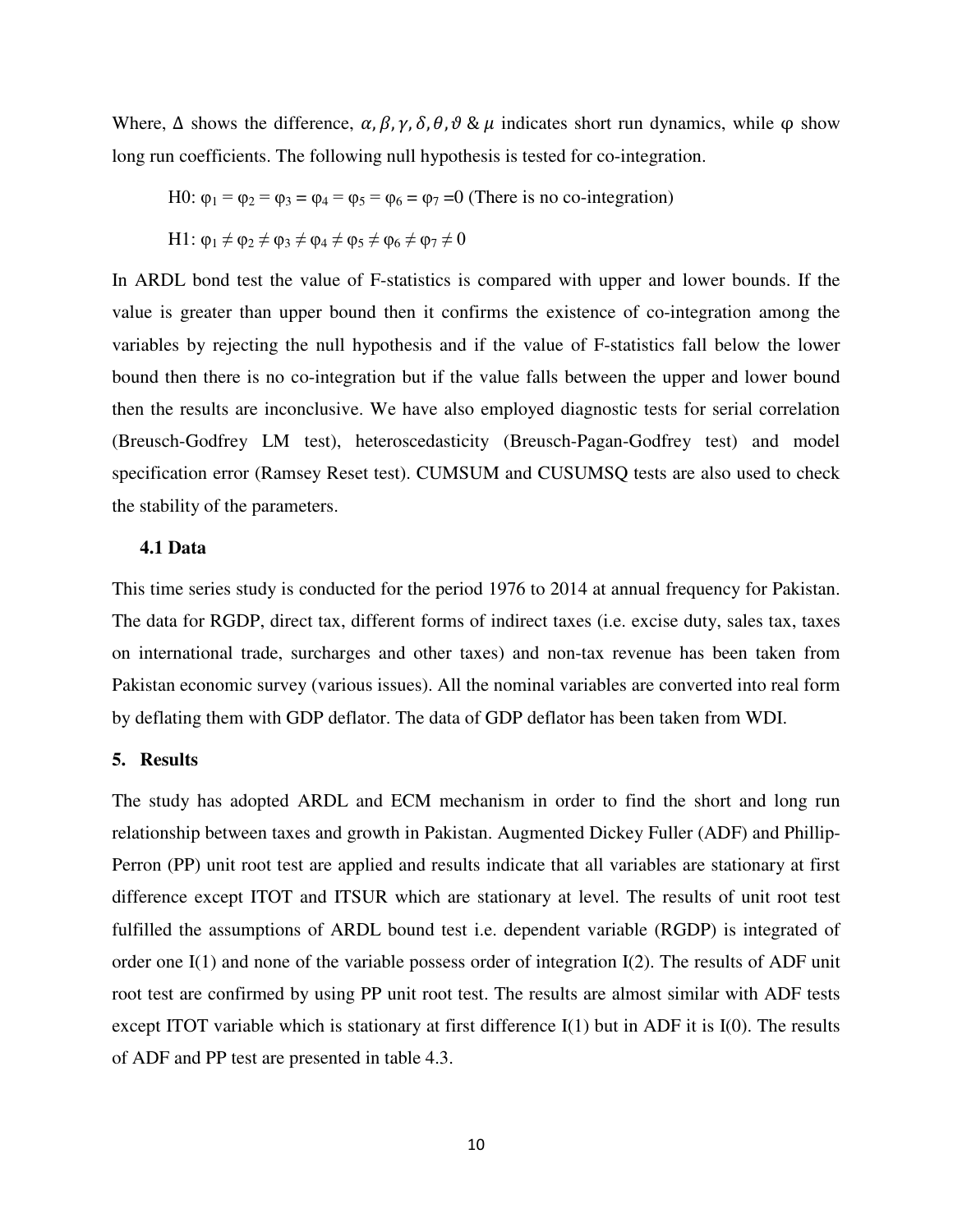| <b>Variables</b> |                        | <b>Augmented Dickey Fuller (ADF)</b>    |                            | <b>Phillip-Perron (PP)</b>              |                    |      |
|------------------|------------------------|-----------------------------------------|----------------------------|-----------------------------------------|--------------------|------|
|                  |                        | <b>Unit Root Test</b>                   |                            | <b>Unit Root Test</b>                   | <b>Integration</b> |      |
|                  | Level                  | 1 <sup>st</sup> Difference ( $\Delta$ ) | Level                      | 1 <sup>st</sup> Difference ( $\Delta$ ) | <b>ADF</b>         | PP   |
| <b>RGDP</b>      | 3.3281                 | $-2.9977***$                            | 3.8252                     | $-2.9688$ **                            | I(1)               | I(1) |
| DT               | $-2.5202$              | $-7.3917$                               | $-2.4110$                  | $-7.4003$ <sup>*</sup>                  | I(1)               | I(1) |
| <b>ITED</b>      | $-1.6857$              | $-5.4006$                               | $-1.7461$                  | $-5.4257$                               | I(1)               | I(1) |
| <b>ITOT</b>      | $-4.5132$ <sup>*</sup> |                                         | $-3.1406$                  | $-8.6470$                               | I(0)               | I(1) |
| <b>ITST</b>      | $-1.5232$              | $-5.9057$                               | $-1.2957$                  | $-5.9057$                               | I(1)               | I(1) |
| <b>ITSUR</b>     | $-3.0862$ **           |                                         | $-2.90\overline{19}^{***}$ |                                         | I(0)               | I(0) |
| <b>ITTR</b>      | $-1.8769$              | $-5.4072$                               | $-1.9314$                  | $-5.5102$ <sup>*</sup>                  | I(1)               | I(1) |
| <b>NTR</b>       | $-2.4269$              | $-4.6946$                               | $-2.2084$                  | $-4.9232$ <sup>*</sup>                  | I(1)               | I(1) |

*Table 4.3: Results of ADF and PP Unit Root Tests*

Note: \*, \*\*, \*\*\* shows significance at 1, 5, and 10% respectively

In order to check the long run relationship between variables the study has applied ARDL bound test for co-integration. Bound test is applied using (2, 3, 0, 3, 0, 0, 1) model specification with Schwarz criterion (SIC) for lag selection and the results of unrestricted ECM model are presented in table 4.4.

| Table 4.4: Unrestricted ECM model for Bound Test |                                 |                 |                                           |                  |             |  |  |
|--------------------------------------------------|---------------------------------|-----------------|-------------------------------------------|------------------|-------------|--|--|
|                                                  | <b>Dependent Variable: RGDP</b> |                 |                                           |                  |             |  |  |
|                                                  |                                 |                 | Selected Model: ARDL(2, 3, 0, 3, 0, 0, 1) |                  |             |  |  |
| <b>Variable</b>                                  | Coefficient                     | <b>Variable</b> | Coefficient                               | <b>Variable</b>  | Coefficient |  |  |
| $RGDP(-1)$                                       | $0.4192**$                      | <b>ITED</b>     | $-1.5747$                                 | <b>ITTR</b>      | 1.8427**    |  |  |
|                                                  | (0.1654)                        |                 | (1.5745)                                  |                  | (0.6920)    |  |  |
|                                                  | $0.4008**$                      | <b>ITST</b>     | 2.5767*                                   | <b>ITOT</b>      | 1.5529      |  |  |
| $RGDP(-2)$                                       | (0.1675)                        |                 | (0.7843)                                  |                  | (0.9128)    |  |  |
| <b>DT</b>                                        | 0.6268                          | $ITST(-1)$      | $-1.7396**$                               | $ITOT(-1)$       | $3.7417*$   |  |  |
|                                                  | (0.6092)                        |                 | (0.7517)                                  |                  | (0.9302)    |  |  |
|                                                  | 1.4719**                        | $ITST(-2)$      | $-0.2223$                                 | $\mathbf C$      | 262712.6*   |  |  |
| $DT(-1)$                                         | (0.6873)                        |                 | (0.8245)                                  |                  | (109423.3)  |  |  |
|                                                  | $-1.6182**$                     |                 | 2.2992*                                   |                  |             |  |  |
| $DT(-2)$                                         | (0.7475)                        | $ITST(-3)$      | (0.7667)                                  | <b>R-squared</b> | 0.9996      |  |  |
|                                                  | 1.1714***                       |                 | $-0.2981$                                 |                  |             |  |  |
| $DT(-3)$                                         | (0.5667)                        | <b>ITSUR</b>    | (0.4147)                                  |                  |             |  |  |

*Table 4.4: Unrestricted ECM model for Bound Test* 

Note: \*, \*\*, \*\*\* shows significance at 1, 5, and 10% respectively. Standard errors are in parenthesis

The results of bound test are presented in table 4.5. F-statistics is compared with upper and lower bounds values as proposed by Pesaran (2001). The value of F-statistics is 8.44 which is above the upper bound (4.43) at 1% level of significance. Thus, we reject the null hypothesis that there is no co-integration.

Before estimating the long run and short run parameters, diagnostic test are applied for serial correlation (Breusch-Godfrey LM test), heteroscedasticity (Breusch-Pagan-Godfrey test) and model specification error (Ramsey Reset test). These tests are applied to avoid the chances of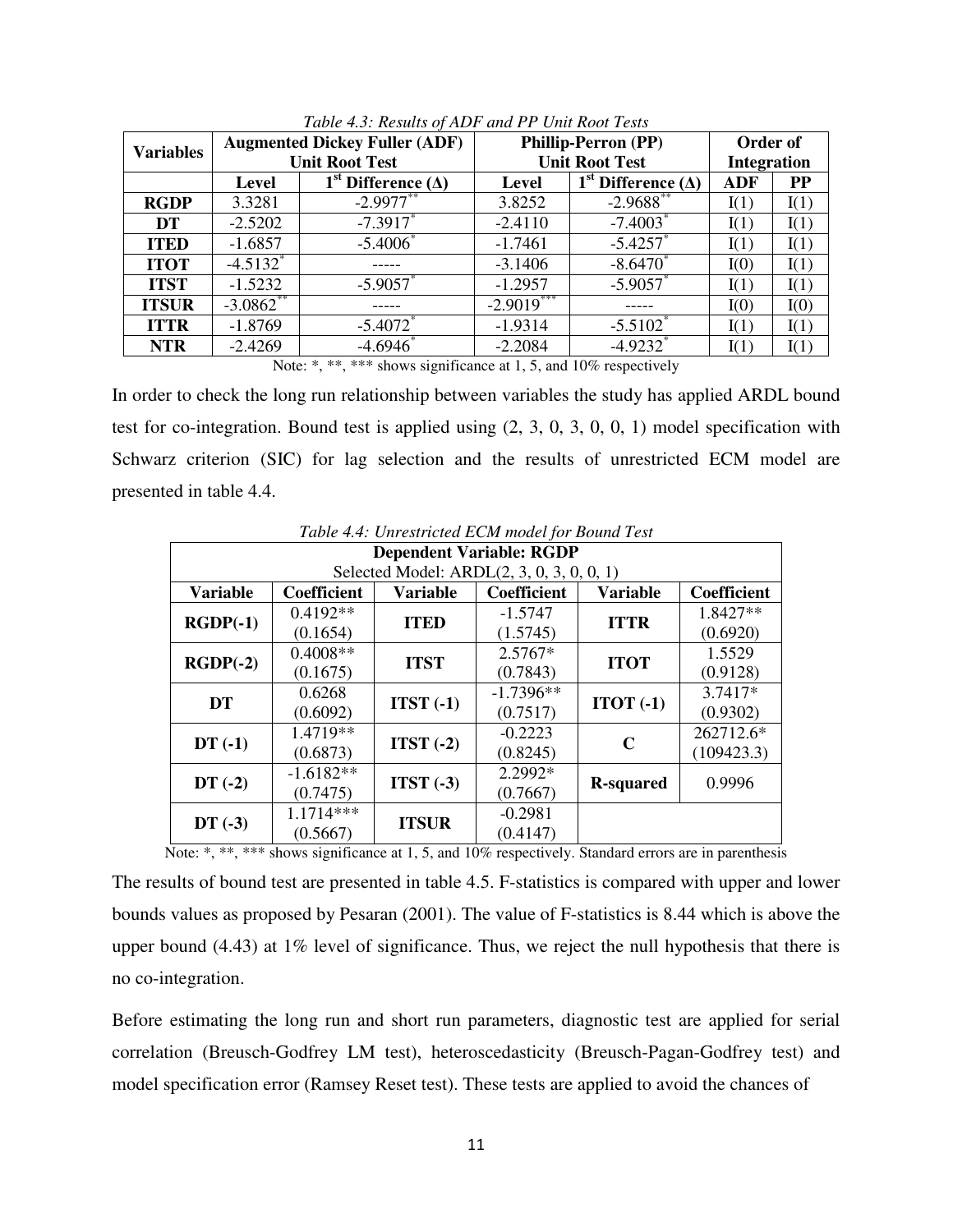| <b>Test Statistic</b> | <b>Value</b>                 |                 |
|-----------------------|------------------------------|-----------------|
| F-statistic           | 8.4459                       |                 |
|                       | <b>Critical Value Bounds</b> |                 |
| <b>Significance</b>   | <b>I0 Bound</b>              | <b>I1 Bound</b> |
| 10%                   | 2.12                         | 3.23            |
| 5%                    | 2.45                         | 3.61            |
| 2.5%                  | 2.75                         | 3.99            |
| 1%                    | 3.15                         | 4.43            |

*Table 4.5: AEDL Bound Test*

invalid and misleading results. The results of these tests (table 4.6) indicate that our model is not suffering from the problem of serial correlation, heteroscedasticity and model specification error.

| Tubic 1.0 Diugnosiic Tesis |                     |                              |  |  |  |  |  |
|----------------------------|---------------------|------------------------------|--|--|--|--|--|
| <b>Test</b>                | <b>F-statistics</b> | <b>Null Hypothesis</b>       |  |  |  |  |  |
| Serial Correlation:        | 1.0589              | No Serial Correlation        |  |  |  |  |  |
| Breusch-Godfrey LM Test:   | (0.3924)            |                              |  |  |  |  |  |
| Heteroscedasticity:        | 0.7320              |                              |  |  |  |  |  |
| Breusch-Pagan-Godfrey Test | (0.7282)            | No Heteroscedasticity        |  |  |  |  |  |
| Model Specification:       | 0.6047              |                              |  |  |  |  |  |
| <b>Ramsey Reset Test</b>   | (0.4464)            | Model is Correctly Specified |  |  |  |  |  |

*Table 4.6 Diagnostic Tests* 

Note: P-values are in parenthesis and shows that we cannot reject the null hypothesis.

After diagnostic tests, the long run and short run parameters are estimated as proposed by Pesaran (2001). The results of long run dynamics are presented in table 4.7. Results indicate that there is significant positive relationship between direct tax and real GDP growth. With 1% increase in direct taxes it can enhance 9% economic growth. The results are consistent with the findings of Myles (2000), Gordon and Li (2005), Mamatzakis (2005), McCarton (2006), and Musanga (2007). Taxes on international trade, sales tax and other taxes have positive relation with real GDP of Pakistan at 1%, 5% and 10% level of significance respectively. Our results suggest that other taxes (29%) has greater effect on real GDP of Pakistan followed by sales tax (16%) and tax on international trade (10%). However, the impact of excise duty and surcharges are insignificant on growth in the long run. These results are similar with the findings of Bleaney and Gemmell (1999), Manuelle and Rossi (1993), Wildmam (2001), Li and Sarte (2004), Lee and Gordon (2005), and Arisoy and Unlukaplan (2010).

The results of short run (ECM) dynamics are presented in table 4.8. The lagged value of ECT indicates the speed of convergence and it should be negative and significant. Negative and significant value indicates that convergence exist in short run. Its absolute value (0.2109) indicates that economy can restore 21% shock in each period. The results demonstrate that sales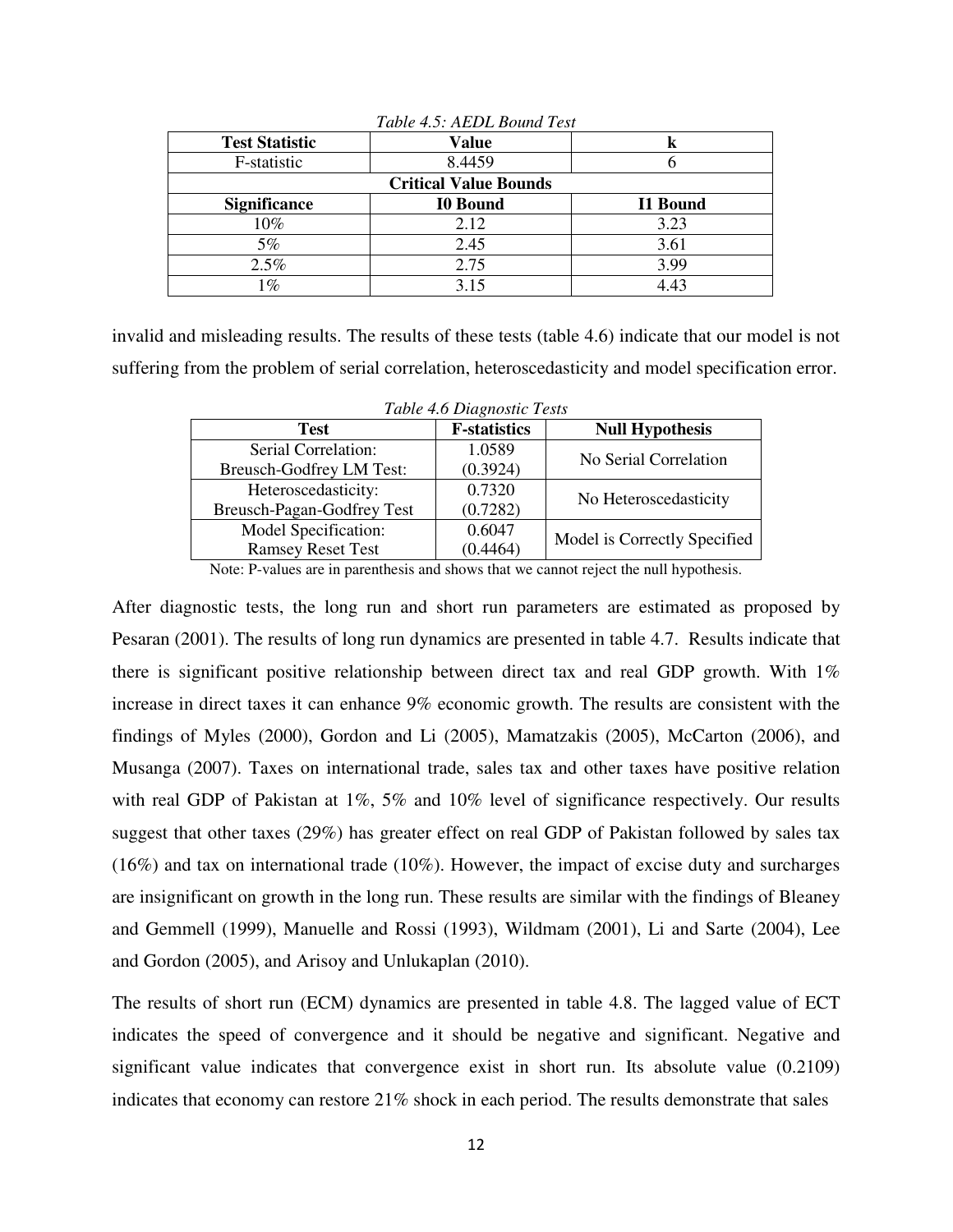| Twee 1.7. Through Long Kan Dynamics |                                                                                 |              |                                                    |             |            |  |  |
|-------------------------------------|---------------------------------------------------------------------------------|--------------|----------------------------------------------------|-------------|------------|--|--|
|                                     | Coint eq = RGDP - $[9.1862(DT) - 8.7571(TTED) + 16.2055(TTST) - 1.6582(TTSUR)]$ |              |                                                    |             |            |  |  |
|                                     |                                                                                 |              | $+10.2473$ (ITTR) + 29.4434 (ITOT) + 1460933.6020] |             |            |  |  |
| <b>Variable</b>                     | <b>Variable</b><br>Coefficient<br><b>Variable</b><br>Coefficient<br>Coefficient |              |                                                    |             |            |  |  |
|                                     | 9.1861***                                                                       | <b>ITST</b>  | 16.2054**                                          | <b>ITTR</b> | 10.2473*   |  |  |
| DT                                  | (4.7005)                                                                        |              | (4.6942)                                           |             | (2.4386)   |  |  |
|                                     | $-8.7571$                                                                       | <b>ITSUR</b> | $-1.6581$                                          | <b>ITOT</b> | 29.4434*** |  |  |
| <b>ITED</b>                         | (8.1520)                                                                        |              | (2.3976)                                           |             | (16.2981)  |  |  |
|                                     | 1460933.601*                                                                    |              |                                                    |             |            |  |  |
| $\mathbf C$                         | (493430.087)                                                                    |              |                                                    |             |            |  |  |

*Table 4.7: ARDL Long Run Dynamics* 

Note: \*, \*\*, \*\*\* shows significance at 1, 5, and 10% respectively. Standard errors are in parenthesis

tax, tax on international trade and other tax has positive, while excise duty has negative and significant impact on economic growth in the short run. The first and second lag of sales tax has negative and significant impact on growth. However, direct tax and surcharges have insignificant impact on economic growth. Results indicate that tax on international trade (2%) has greater impact on economic growth followed by sales tax (1.91%) and other taxes (1.29%).

| Table 4.8: Short Run Dynamics |                                 |                                           |              |                   |             |  |  |
|-------------------------------|---------------------------------|-------------------------------------------|--------------|-------------------|-------------|--|--|
|                               | <b>Dependent Variable: RGDP</b> |                                           |              |                   |             |  |  |
|                               |                                 | Selected Model: ARDL(2, 3, 0, 3, 0, 0, 1) |              |                   |             |  |  |
| <b>Variable</b>               | Coefficient                     | Variable                                  | Coefficient  | <b>Variable</b>   | Coefficient |  |  |
|                               | $-0.5425**$                     |                                           | $-2.3990***$ |                   | $2.0279*$   |  |  |
| $D(RGDP(-1))$                 | (0.2027)                        | D(ITED)                                   | (1.3176)     | D(ITTR)           | (0.6114)    |  |  |
|                               | $-0.0995$                       |                                           | 1.9186**     |                   | 1.2941 ***  |  |  |
| $D(RGDP(-2))$                 | (0.2004)                        | D(ITST)                                   | (0.8030)     | D(ITOT)           | (0.6657)    |  |  |
| D(DT)                         | 0.7264                          | $D(TST(-1))$                              | $-2.1385*$   | $D(TOT(-1))$      | $-1.0079$   |  |  |
|                               | (0.5534)                        |                                           | (0.5468)     |                   | (1.3435)    |  |  |
|                               | 0.0970                          | $D(TST(-2))$                              | $-2.9187*$   | C                 | 16110.66    |  |  |
| $D(DT(-1))$                   | (0.6189)                        |                                           | (0.7457)     |                   | (22018.70)  |  |  |
|                               | $-0.9445$                       | $D(TST(-3))$                              | $-0.0617$    |                   | $-0.2109*$  |  |  |
| $D(DT(-2))$                   | (0.5931)                        |                                           | (1.0091)     | $ECT( -1)$        | (0.0486)    |  |  |
|                               | $-0.6636$                       |                                           | $-0.6296$    |                   | 0.9322      |  |  |
| $D(DT(-3))$                   | (0.5507)                        | <b>ITSUR</b>                              | (0.4187)     | <b>R</b> -squared |             |  |  |

Note: \*, \*\*, \*\*\* shows significance at 1, 5, and 10% respectively. Standard errors are in parenthesis

The study has also applied CUSUM and CUSUMSQ test in order to check the stability of parameters. These tests are proposed by Borensztein et al. (1998) and they used these tests to observe the stability of the parameters. Residuals of estimated ECM is empirically investigated for stability by using CUSUM and CUSUMSQ tests (Pesaran and Shin, 2001) under the null hypothesis (i.e. that the regression equation is correctly specified). Figure 4.1 and 4.2 demonstrate the stability of parameters by applying CUSUM and CUSUMSQ test respectively and it is clear that these statistics remains within the critical bounds of the 5 percent significance level.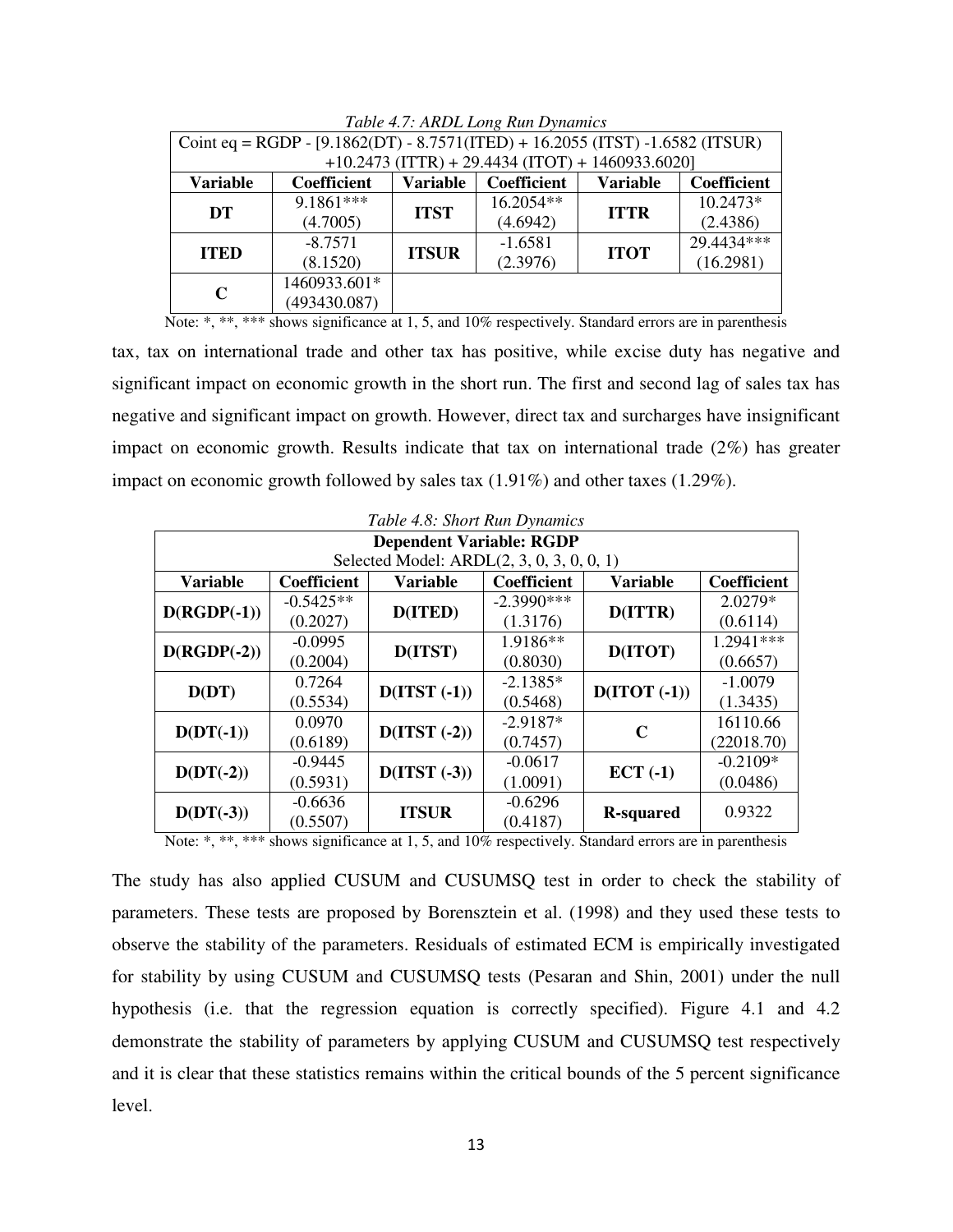

#### **5.1 Robustness Analysis**

Total government revenue includes tax revenue and non-tax revenue. For robustness purpose we have included the non-tax revenue (NTR) as well in the model to check the consistency of the results. The model is

$$
RGDP = f(TTR, NTR) \tag{5}
$$

Where, RGDP is real gross domestic product, TTR is total tax revenue and NTR is non-tax revenue. Total tax revenue has been disaggregated into direct tax (DT) and indirect tax (IDT). Indirect tax has been further disaggregated into various forms (i.e. excise duty, sales tax, surcharges, tax on international trade, and other taxes) to capture the effects on growth. Thus, the model becomes:

$$
RGDP = f(DT, ITED, ITST, ITSUR, ITTR, ITOT, NTR)
$$
\n
$$
(6)
$$

ARDL model specification by adding non-tax revenue (unrestricted ECM) is:

$$
\Delta RGDP_t = \alpha_0 + \sum \alpha_i \Delta RGDP_{t-i} + \sum \beta_i \Delta DT_{t-i} + \sum \gamma_i \DeltaITED_{t-i} + \sum \delta_i \Delta ITST_{t-i}
$$
  
+ 
$$
\sum \theta_i \Delta ITSUR_{t-i} + \sum \vartheta_i \Delta ITTR_{t-i} + \sum \mu_i \Delta ITOT_{t-i} + \sum \omega_8 \Delta NTR_{t-i}
$$
  
+ 
$$
\varphi_1 Y_{t-1} + \varphi_2 DT_{t-1} + \varphi_3ITED_{t-1} + \varphi_4 ITST_{t-1} + \varphi_5 ITSUR_{t-1}
$$
  
+ 
$$
\varphi_6 ITTR_{t-1} + \varphi_7 ITOT_{t-1} + \varphi_8 NTR_{t-1} + \varepsilon_t
$$
 (7)

To check the long run relationship between variables ARDL bound test for co-integration is applied using (2, 3, 0, 3, 0, 0, 1, 3) model specification with Schwarz criterion (SIC) for lag selection. The value of F-statistics is compared with upper and lower bounds. Table 4.10 reports the result of bound test.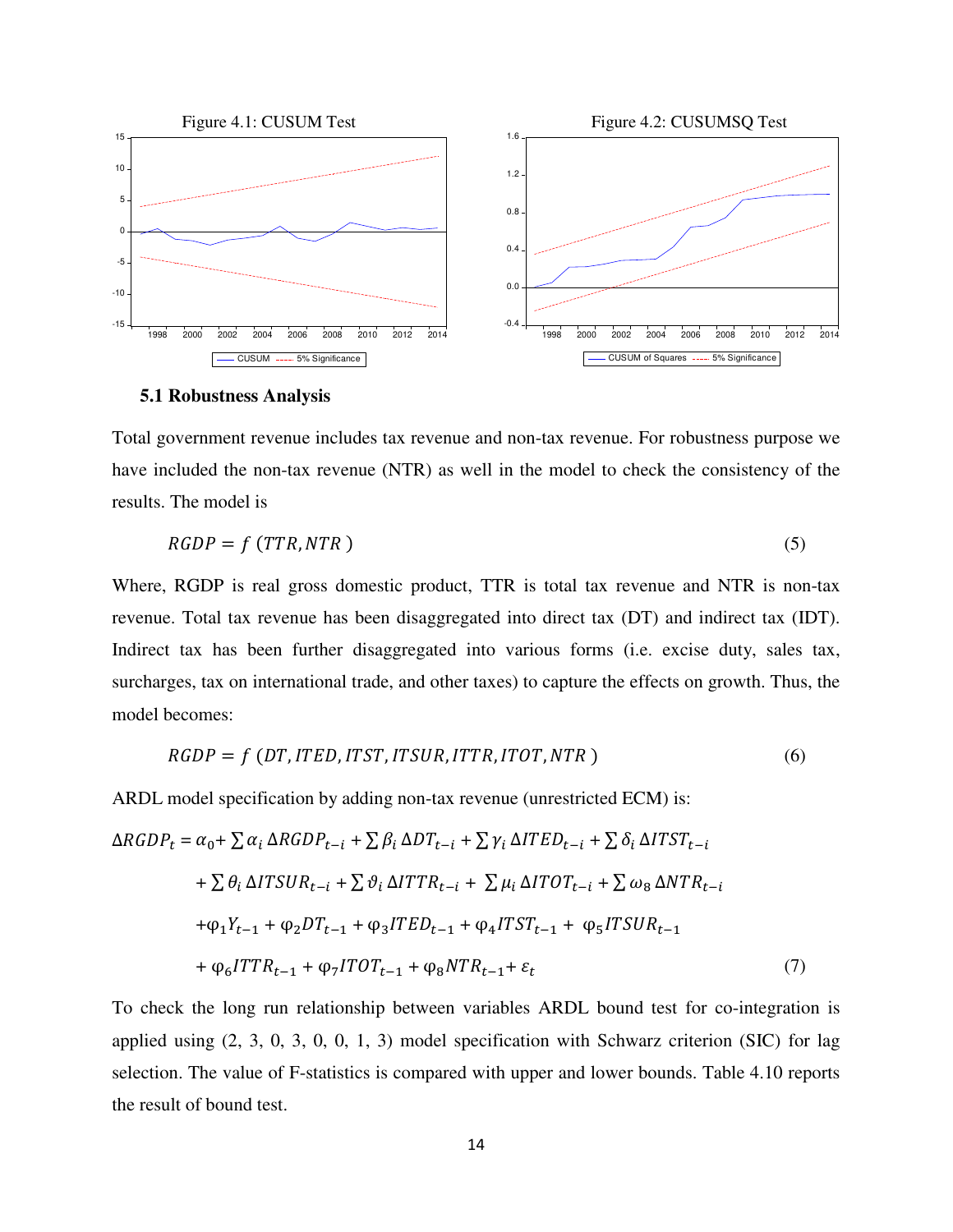| <b>Test Statistic</b> | Value                        | K        |
|-----------------------|------------------------------|----------|
| F-statistic           | 6.9258                       |          |
|                       | <b>Critical Value Bounds</b> |          |
| <b>Significance</b>   | <b>I0 Bound</b>              | I1 Bound |
| 10%                   | 2.03                         | 3.13     |
| 5%                    | 2.32                         | 3.5      |
| 2.5%                  | 2.6                          | 3.84     |
| $\frac{1}{6}$         | 2.96                         | 4.26     |

*Table 4.10 Bounds Testing for Co-integration*

The value of F-statistics is 6.92 which is higher than upper bound (4.26) at 1% level of significance. The results demonstrate that there exists long run relationship among the variables. The results are similar with the findings of our first model. Serial correlation, heteroscedasticity and model specification error tests are also applied and results indicate that our model is not suffering from the problem of serial correlation, heteroscedasticity and model specification error. The results are robust to the findings of model without NTR.

Table 4.11 present long run dynamics of the model and demonstrate that direct tax, sales tax and tax on international trade are growth enhancing factors in the economy of Pakistan in the long run. All these taxes have direct and significant impact on real GDP of Pakistan. Other tax has positive, while excise duty, surcharges and non-tax revenue has negative relation with real GDP but their impact is insignificant.

|                 | Tuble 7.11, ARDL Long Run D mannes                                                     |              |             |             |                                                           |  |  |
|-----------------|----------------------------------------------------------------------------------------|--------------|-------------|-------------|-----------------------------------------------------------|--|--|
|                 | Cointeq = RGDP - [16.7948 (DT) -15.7270(ITED)+18.3989(ITST) - 7.5613(ITSUR)            |              |             |             |                                                           |  |  |
|                 |                                                                                        |              |             |             | +18.0468(ITTR)+24.2507(ITOT)-6.9773 (NTR) + 1413268.8790] |  |  |
| <b>Variable</b> | Coefficient<br><b>Variable</b><br><b>Variable</b><br><b>Coefficient</b><br>Coefficient |              |             |             |                                                           |  |  |
| DT              | 16.7948*                                                                               |              | $-7.5613$   | <b>NTR</b>  | $-6.9773$                                                 |  |  |
|                 | (5.4245)                                                                               | <b>ITSUR</b> | (4.7628)    |             | (7.1064)                                                  |  |  |
|                 | $-15.7269$                                                                             | <b>ITTR</b>  | $18.0468**$ | $\mathbf C$ | 1413268.87*                                               |  |  |
| <b>ITED</b>     | (9.3946)                                                                               |              | (7.4776)    |             | (522879.86)                                               |  |  |
| <b>ITST</b>     | $18.3989***$                                                                           | <b>ITOT</b>  | 24.2506     |             |                                                           |  |  |
|                 | (9.1910)                                                                               |              | (17.1157)   |             |                                                           |  |  |

*Table 4.11: ARDL Long Run Dynamics*

Note: \*, \*\*, \*\*\* shows significance at 1, 5, and 10% respectively. Standard errors are in parenthesis

Table 4.12 shows the results of short run dynamics by adding NTR in the model. The results indicate that excise duty has negative and significant impact on real GDP of Pakistan in short run. On the other hand, sales tax has positive and significant impact on growth but its first, second and third lag has negative and significant impact on real GDP. Tax on international trade and other taxes have positive and significant relation with real GDP. The first, second and third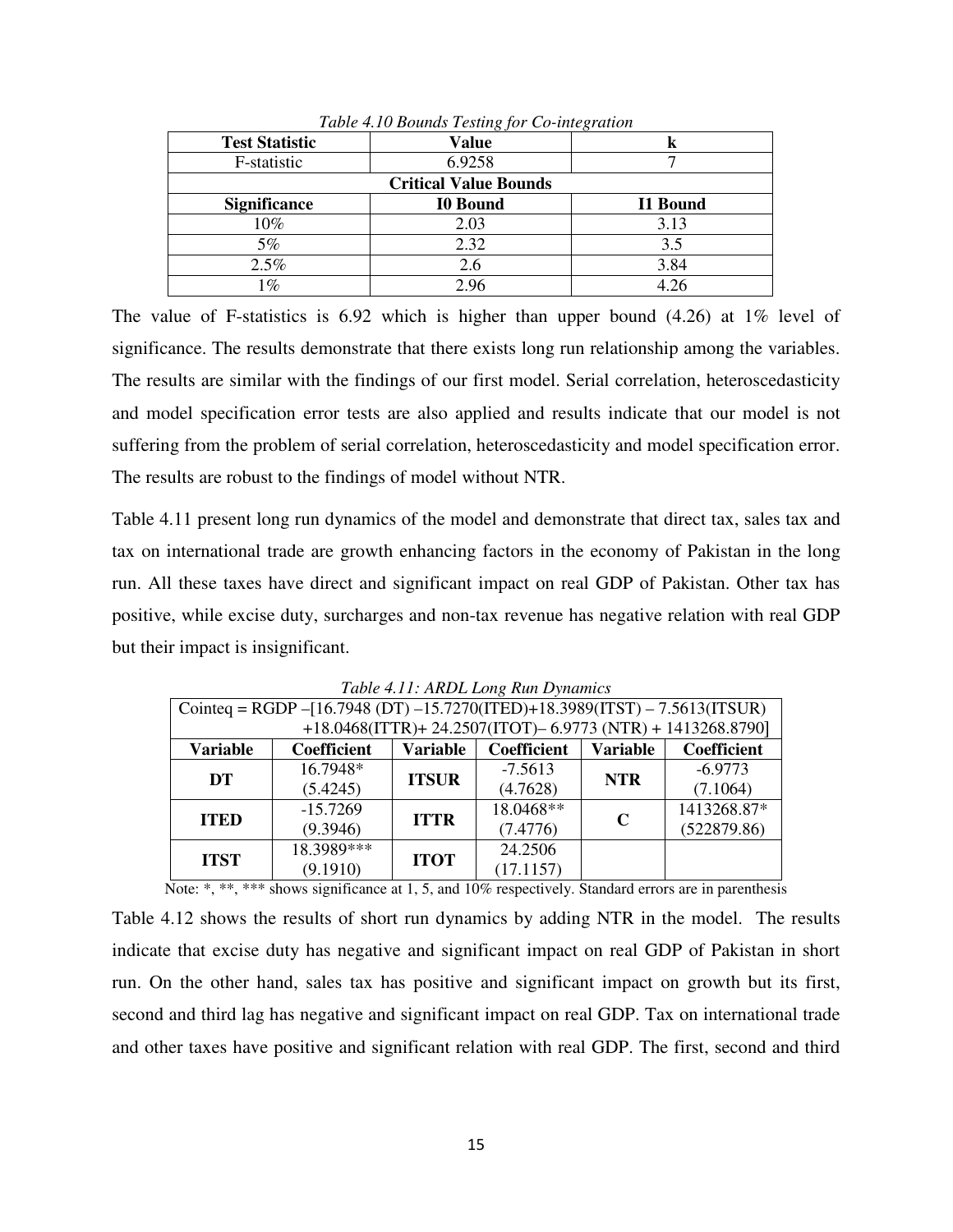lag of NTR indicates positive and significant effect on growth. The value of error correction term (ECT) is -0.2365 which indicates that economy can restore 23% shock in the short run.

| Table 4.12: Short Run Dynamics |                                 |                                              |             |              |             |  |  |
|--------------------------------|---------------------------------|----------------------------------------------|-------------|--------------|-------------|--|--|
|                                | <b>Dependent Variable: RGDP</b> |                                              |             |              |             |  |  |
|                                |                                 | Selected Model: ARDL(2, 3, 0, 3, 0, 0, 1, 3) |             |              |             |  |  |
| Variable                       | <b>Coefficient</b>              | Variable                                     | Coefficient | Variable     | Coefficient |  |  |
|                                | $-0.7553**$                     |                                              | 1.5042***   |              | $-1.4227$   |  |  |
| $D(RGDP(-1))$                  | (0.2459)                        | D(ITST)                                      | (0.7240)    | $D(TOT(-1))$ | (1.2876)    |  |  |
|                                | $-0.3051$                       |                                              | $-3.6571*$  |              | 0.3456      |  |  |
| $D(RGDP(-2))$                  | (0.2344)                        | $D(TST(-1))$<br>$D(TST(-2))$                 | (0.7088)    | D(NTR)       | (0.3754)    |  |  |
|                                | 0.9466                          |                                              | $-2.8628**$ | $D(NTR(-1))$ | 0.8885***   |  |  |
| D(DT)                          | (0.5408)                        |                                              | (1.0739)    |              | (0.4281)    |  |  |
|                                | $-0.7043$                       | $D(TST(-3))$                                 | $-1.6993$   | $D(NTR(-2))$ | $1.6931*$   |  |  |
| $D(DT(-1))$                    | (0.7561)                        |                                              | (1.1268)    |              | (0.3579)    |  |  |
|                                | $-1.7426$                       |                                              | $-1.2407*$  |              | 1.0335***   |  |  |
| $D(DT(-2))$                    | (0.5105)                        | <b>ITSUR</b>                                 | (0.4026)    | $D(NTR(-3))$ | (0.5222)    |  |  |
|                                | $-0.8163$                       |                                              | 2.8797*     | C            | 14080.92    |  |  |
| $D(DT(-3))$                    | (0.6686)                        | D(ITTR)                                      | (0.6479)    |              | (20127.69)  |  |  |
| D(ITED)                        | $-4.2228*$                      |                                              | $1.5673**$  |              | $-0.2365*$  |  |  |
|                                | (1.2834)                        | D(ITOT)                                      | (0.6895)    | $ECT( -1)$   | (0.0522)    |  |  |
| <b>R</b> -squared              | 0.9617                          |                                              |             |              |             |  |  |
|                                |                                 |                                              |             |              |             |  |  |

*Table 4.12: Short Run Dynamics*

Note: \*, \*\*, \*\*\* shows significance at 1, 5, and 10% respectively. Standard errors are in parenthesis

There is no considerable change in the results of both the models. Both models show that there exists long run relationship among the variables. Direct tax, sales tax, and tax on international trade are accelerating the growth in the long run. The only difference in both models is that the impact of other taxes becomes insignificant by adding non-tax revenue in the model. Overall results indicate that direct tax, sales tax and tax on international trade are pro-growth taxes in Pakistan in the long run.

Robust analysis has confirmed that taxes have significant impact on economic growth of Pakistan. Direct taxes have positive relation with economic growth in the long run. It means that government should increase direct taxes in order to enhance economic growth. Our results are consistent with the finding of Myles (2000), McCarton (2006), Gordon and Li (2005), and Mamatzakis (2005). In Pakistan sales tax, tax on international trade (tariffs) and other taxes have positive impact on growth of Pakistan. However, sales tax and other taxes started to impact negatively on growth in the short run after one year because people realize decline in their real income. These results are similar with the findings of Manuelle and Rossi (1993), Wildmam (2001), Li and Sarte (2004), Lee and Gordon (2005), and Arisoy and Unlukaplan (2010).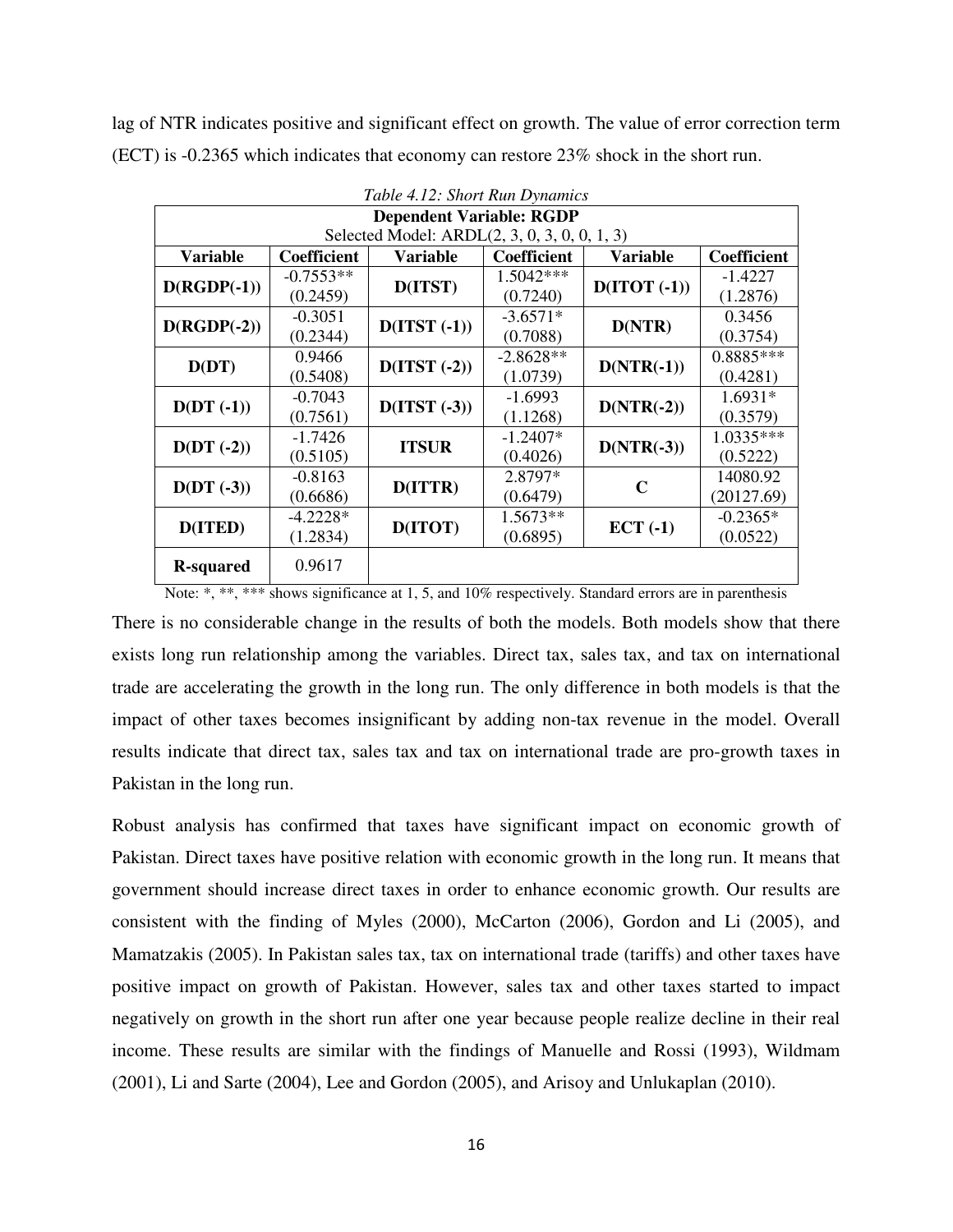#### **6. Conclusion**

This paper attempts to examine the relationship between economic growth and tax revenue in Pakistan during 1976 to 2014. Tax revenue includes direct and indirect taxes. The study has further disaggregated indirect taxes into five different categories (i.e. excise duty, sales tax, surcharges, tax on international trade, and other taxes). Time series analysis is conducted under ARDL framework. The study has applied ADF and PP unit root test in order to check the time series properties of the variables. The study has also conducted the robust analysis by incorporating non-tax revenue.

The findings of the study demonstrate strong evidence of co-integration between real GDP and different forms of taxes. Results confirmed the positive and significant relationship between direct tax, sales tax, tax on international trade and economic growth in the long run. Sales tax, tax on international trade and other forms of tax has positive and significant relationship with real GDP of Pakistan in short run. Results indicate that tax on international trade (2%) has greater impact on economic growth followed by sales tax (1.91%) and other indirect taxes (1.29%) in the short run. The first and second lag of sales tax has negative and significant impact on real GDP. Direct taxes and surcharges have insignificant impact on economic growth of Pakistan. Negative and significant value of ECT indicates that economy of Pakistan can revert 22% shock in short run. The stability of parameters is verified by CUSUM and CUSUMSQ tests. The study has conducted robust analysis by incorporating non-tax revenue into the model. Robust analysis has confirmed that tax revenue has significant impact on economic growth of Pakistan. The addition of NTR revenue brought no significant change in our results. Both models showed that DT, ITST, and ITTR are accelerating the growth of Pakistan.

This study suggests that government should increase direct taxes as they have positive and significant impact on economic growth of Pakistan in the long run. Government should increase direct taxes by increasing tax base. Indirect taxes usually indicate negative impact after one and two years. Indirect taxes are growth retarders therefore government should decrease its reliance on indirect taxes. Tax collection process should be consistent in its implementation and this consistency in implementation will come from good governance. Government should promote tax awareness among the people which increase the tax morale of people.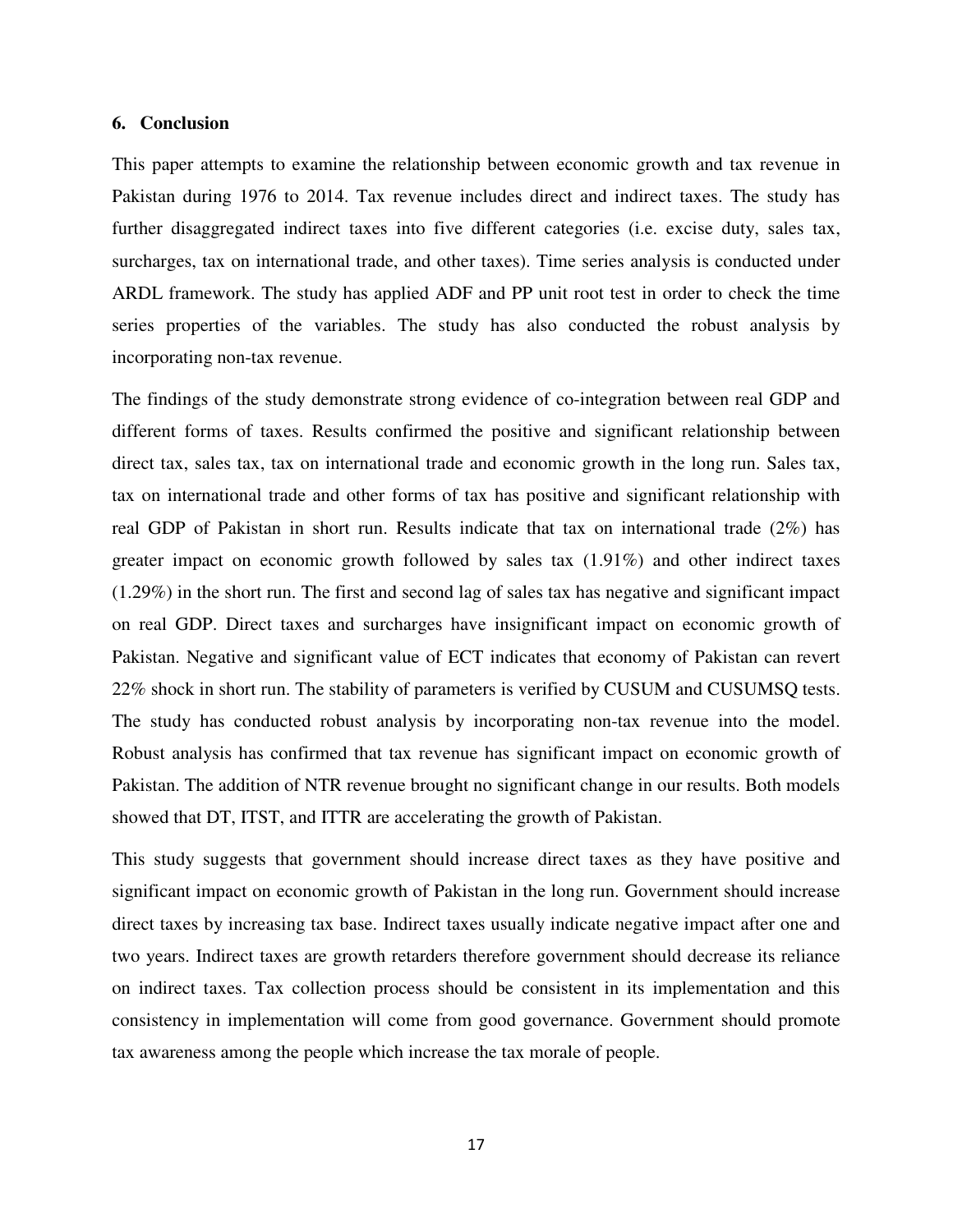## **References**

Aamir, M; Qayuum, A; Nasir, A; Hassain, S; Khan, K.I & Butt. (2001). Determinants of Tax Revenue. Comparative Study of Direct Taxes and Indirect Taxes of Pakistan and India, *International Journal of Business and Social Sciences*, 2(18), 171-178.

Abdul Kadir, J., Idris, M., & Mohamed, Z. (2011). Relationship between indirect taxes to Gross National Product (GNP): Malaysian case. *Business Management Quarterly Review*, 2(1), 28-37.

Arisoy, I., & Unlukaplan, I. (2010). Tax composition and growth in Turkey: an empirical analysis. *International Research Journal of Finance and Economics*, *59*, 50-61.

Arnold, J. (2008). Do Tax Structures Affect Aggregate Economic Growth? *OECD Economics Department Working Papers*, No. 643.

Aruwa, S. (2012). Public Finances and economic growth in Nigeria. *Public and Municipal Finance*, 1(2), 29-36.

Ayuba, A. J. (2014). Impact of Non-Oil Tax Revenue on Economic Growth: The Nigerian Perspective. *International Journal of Finance and Accounting*, *3*(5), 303-309.

Barry, W.P. and Jules, G.K. (2008). State Income Taxes and Economic Growth. *Journal 28 (1): 53-71*.

Benos, N., 2009. "Fiscal Policy and Economic Growth: Empirical Evidence from EU Countries", *MPRA Paper*, No: 19174.

Bird, R. M. (2003). Taxation in Latin America: Reflections on sustainability and the balance between efficiency and equity. *ITP Paper*, *306*, 695-711.

Branson, J., & Lovell, C. K. (2001). A growth maximizing tax structure for New Zealand. *International Tax and Public Finance*, *8*(2), 129-146.

De Wet, A. H., Schoeman, N. J., & Koch, S. F. (2005). The South African tax mix and economic growth: economic. *South African Journal of Economic and Management Sciences*, *8*(2), 201- 210.

Djankov, S., Ganser, T., McLiesh, C., Ramalho, R., & Shleifer, A. (2008). The effect of corporate taxes on investment and entrepreneurship. *National Bureau of Economic Research*. Working Paper 13756.

Ebimobowei, A., & Ebiringa, O. T. (2012). Petroleum Profit Tax and Economic Growth in Nigeria. *International Journal of Management Sciences and Business Research*, *1*(9), 12-22.

Easterly, W., & Rebelo, S. (1993). Marginal income tax rates and economic growth in developing countries. *European Economic Review*, *37*(2), 409-417.

Feder, G., 1983. "On Exports and Economic Growth", *Journal of Development Economics*, 12,

pp. 59-73.

Gordon, R., & Li, W. (2009). Tax structures in developing countries: Many puzzles and a possible explanation. *Journal of public Economics*, *93*(7), 855-866.

Hall, B. H. (1993). R&D tax policy during the 1980s: success or failure? In *Tax Policy and the Economy, Volume 7* (pp. 1-36). MIT Press.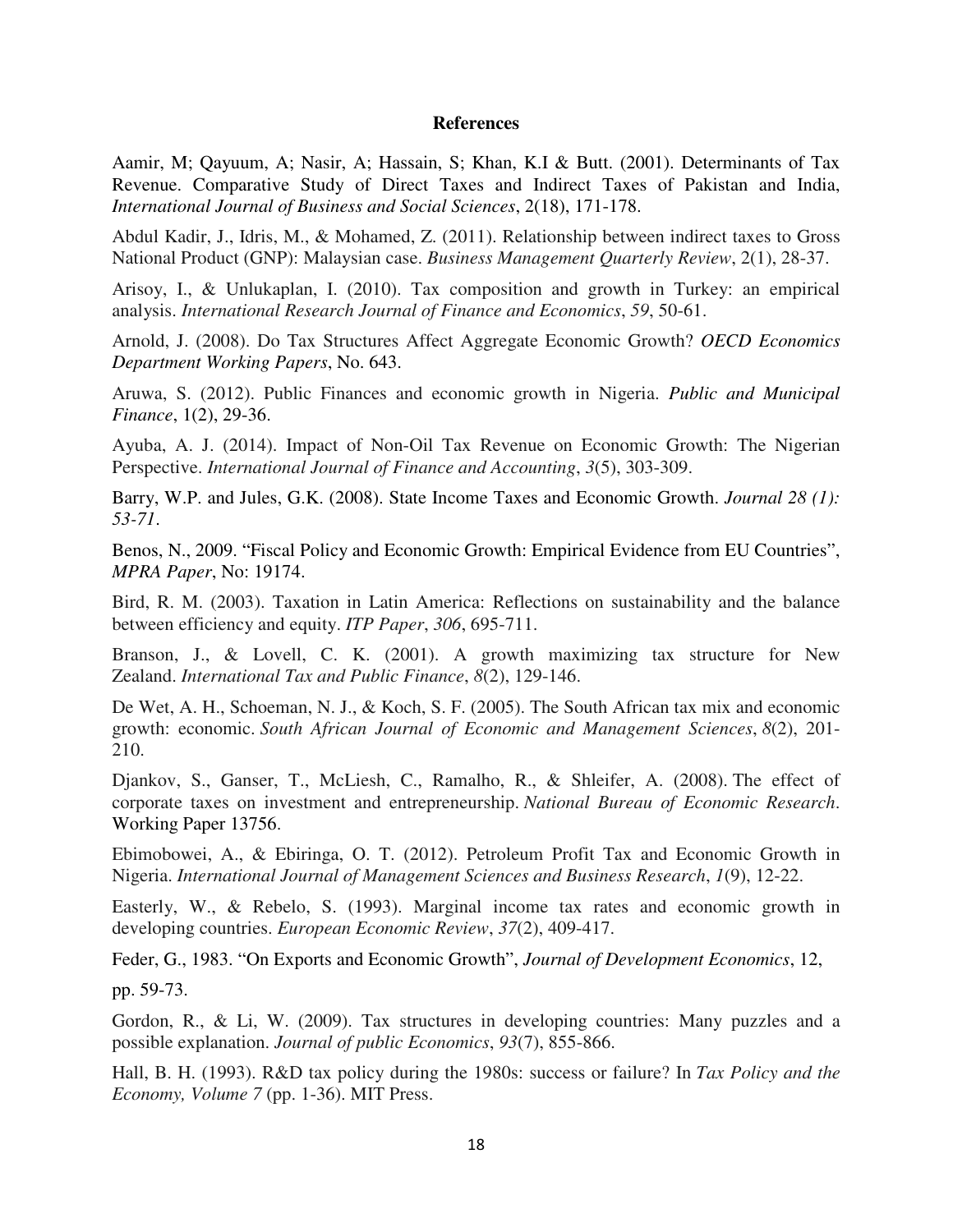Harberger, A. (1964). Taxation, resource allocation, and welfare. In *The role of direct and indirect taxes in the Federal Reserve System* (pp. 25-80). Princeton University Press.

Ilaboya, O. J., & Mgbame, C. O. (2012). Indirect Tax and Economic Growth. *Research Journal of Finance and Accounting*, *3*(11), 70-82.

Jones, L. E., Manuelli, R. E., & Rossi, P. E. (1993). Optimal taxation in models of endogenous growth. *Journal of Political economy*, 485-517.

Johansson, A., Heady, C., Arnold, J., Brys, B. and L. Vartia, (2008). "Taxation an Economic Growth," *OECD Economics Department Working Papers* 620.

Kadir, J. A., Idris, M., & Mohamed, Z (2011). How Indirect Taxes Contribute to Growth National Product (GNP): The Malaysian Case. Business Management Quarterly Review, 2(1), 28-37.

Karras, G. (1999) "Taxes and Growth Testing the Neoclassical and Endogenous Growth Models" *Contemporary Economic Policy*, 17 (3), 177-188.

Kneller, R, Bleaney, M.F., & Gemmell, N. (1999). Fiscal policy and growth: Evidence from OECD countries. *Journal of Public Economics*, 74, 171-190.

Landau, D. (1986). Government and economic growth in the less developed countries: an empirical study for 1960-1980. *Economic Development and Cultural Change*, 359(1), 35-75.

Lee, Y., & Gordon, R. H. (2005). Tax structure and economic growth. *Journal of public economics*, *89*(5), 1027-1043.

Li, W., & Sarte, P. D. (2004). Progressive taxation and long-run growth. *American Economic Review*, 1705-1716.

Lucas, R. E. (1988). On the mechanics of economic development. *Journal of monetary economics*, *22*(1), 3-42.

Madsen, J., & Damania, D. (1996). The macroeconomic effects of switch from direct to indirect taxes: An Empirical Assessment. *Scottish Journal of Political Economy*, 43 (5), 566-578.

Mamatzakis, E. C. (2005). The dynamic responses of growth to tax structure for Greece. *Applied Economics Letters*, *12*(3), 177-180.

Marsden, K. (1984). Links between taxes and economic growth: Some empirical evidence. *World Bank Staff Working Paper,* No: 605.

Martin, R., & Fardmanesh, M. (1990). Fiscal variables and growth: A cross-sectional analysis. *Public Choice*, *64*(3), 239-251.

McCarten, W. (2006). The role of organizational design in the revenue strategies of developing countries: Benchmarking with VAT performance. *The challenges of tax reform in a global economy*, 413-439.

Mendoza, E., G. Milesi-Fereti and A. Patrick, 1995. "Do Taxes Matter for Long-Run

Growth?", *IMF Working Paper,* No: (95)79.

Musaga, B. (2007). *Effects of taxation on economic growth:(Uganda's Experience: 1987- 2005)* (Doctoral dissertation, Makerere University).